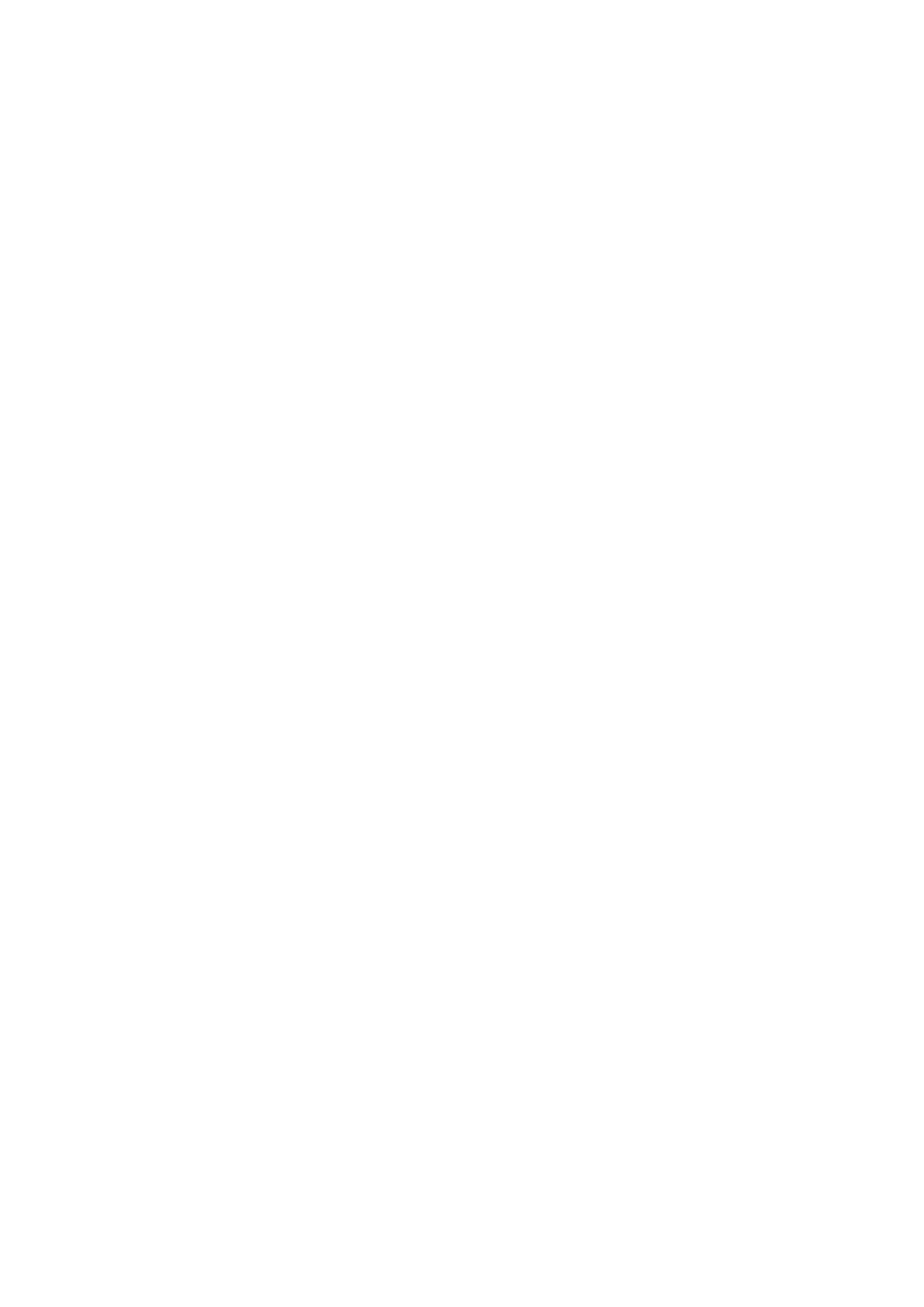#### **(a)**

### **We claim that the map**

f:  
\n
$$
G \longrightarrow N \times (G/N)
$$
  
\n $g \longmapsto (p(g), gN)$ 

**is a group homomorphism which satisfies the required conditions.**

The map *f* is a group homomorphism, as we have

 $f(gh) = (p(gh), (gh)N)$  $= (p(g)p(h), (gN)(hN))$ as  $p$  is a group homomorphism and by the operation in the quotient group  $G/N$ ,  $= (p(q), qN)(p(h), hN)$ by the operation in the direct product,  $= f(q) f(h)$ ,

for any  $g, h \in G$ .

Moreover,

$$
\forall n \in N, \quad f(n) = (p(n), nN) = (n, N),
$$

where we have used the fact that  $p(n) = n$  (as p is the left-inverse of inclusion of N into G) and  $nN = N$ (as  $n \in N$ ). (In the sequel we will use the fact that  $p(n) = n$  for all  $n \in N$  without comment.)

By construction, projection of  $f(g)$  to the second factor is  $gN$ .

Thus f is a group homomorphism satisfying the required conditions.

**(b)** As we have shown *f* is a group homomorphism, it remains to show that *f* is a bijection. We will do this by constructing the inverse of *f*.

Suppose  $m \in N$  and  $h \in G$ . We can derive the preimage of  $(m, hN)$  (assuming that it exists). The preimage of  $(m, hN)$  must be an element of the coset  $hN$ , so it must be of the form  $hn$  for some  $n \in N$ . Furthermore, by equality of the first factors, we require  $p(hn) = m$ , so that

$$
p(hn) = p(h)p(n) = p(h)n = m \implies n = p(h)^{-1}m.
$$

This motivates the definition of the map

$$
r: \t N \times (G/N) \longrightarrow G
$$

$$
(n, gN) \longmapsto gp(g)^{-1}n,
$$

which our work above suggests is the inverse of *f*.

We first note that  $r(n, qN)$  is independent of the choice of representative for the coset  $qN$ . Indeed, as any representative of the coset *gN* is of the form *gs* for some  $s \in N$ , it is sufficient to show that  $r(n,(qs)N)$  is invariant with respect to *s*. For any  $s \in N$ ,

$$
r(n, (gs)N) = gs p(gs)^{-1}n,
$$
  
=  $gs p(s)^{-1}p(g)^{-1}n,$   
=  $gs s^{-1}p(g)^{-1}n,$   
=  $g p(g)^{-1}n,$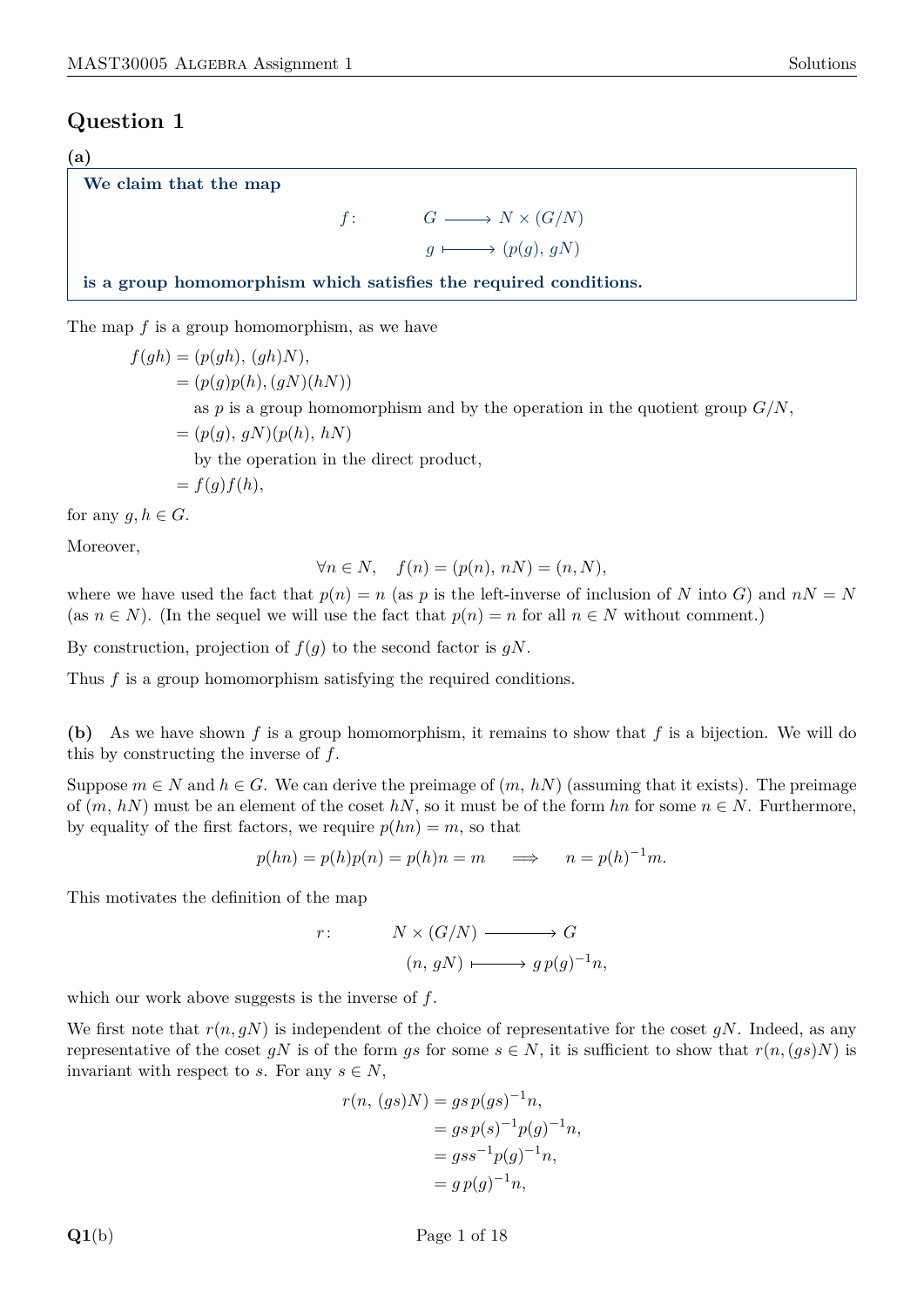We now wish to verify that  $f \circ r = id_{N \times (G/N)}$  and  $r \circ f = id_G$ . (cont.)

$$
(f \circ r)(n, gN) = f(g p(g)^{-1}n),
$$
  
=  $(p(g p(g)^{-1}n), (g p(g)^{-1}n)N),$   
=  $(p(g)p(g)^{-1}n, gN),$   
=  $(n, gN).$ 

$$
(r \circ f)(g) = r(p(g), gN),
$$
  
=  $gp(p(g))^{-1}p(g),$   
=  $gp(g)^{-1}p(g),$   
=  $g.$ 

**Thus** *r* **is the inverse of** *f***, which means that** *f* **is a group isomorphism.**

**(c)** We rewrite the questions and answers as follows.

#### **Reformulated questions**

Let  $N \leq G$  be a normal subgroup, and assume that there exists a group homomorphism  $p: G \to N$ that is left inverse to the inclusion of *N* in *G*.

Define

$$
G' \coloneqq N \times (G/N)
$$

and subgroups of  $G'$ 

$$
N' := \{(n, N) \mid n \in N\} \text{ and } H := \{(1_G, gN) \mid g \in G\}.
$$

(a) Show that there exists a homomorphism  $f: G \longrightarrow G'$  such that the diagram

$$
1 \longrightarrow N \xrightarrow{\iota_1} G \xrightarrow{q_1} G/N \longrightarrow 1
$$

$$
\cong \downarrow \phi_1 \qquad \qquad \downarrow \exists f \qquad \cong \downarrow \phi_2
$$

$$
1 \longrightarrow N' \xrightarrow{\iota_2} G' \xrightarrow{q_2} H \longrightarrow 1
$$

commutes.

Note that the rows are short exact sequences. Here

- *ι*<sup>1</sup> and *ι*<sup>2</sup> are the natural inclusion mappings;
- $q_1: G \longrightarrow G/N$  is the quotient map;
- *q*<sub>2</sub> is the homomorphism  $(n, gN) \mapsto (1_G, gN)$  for all  $n \in N$  and  $g \in G$ ; and
- $\phi_1$  and  $\phi_2$  are the canonical isomorphisms.
- (b) Prove that  $G$  is isomorphic to  $G'$ .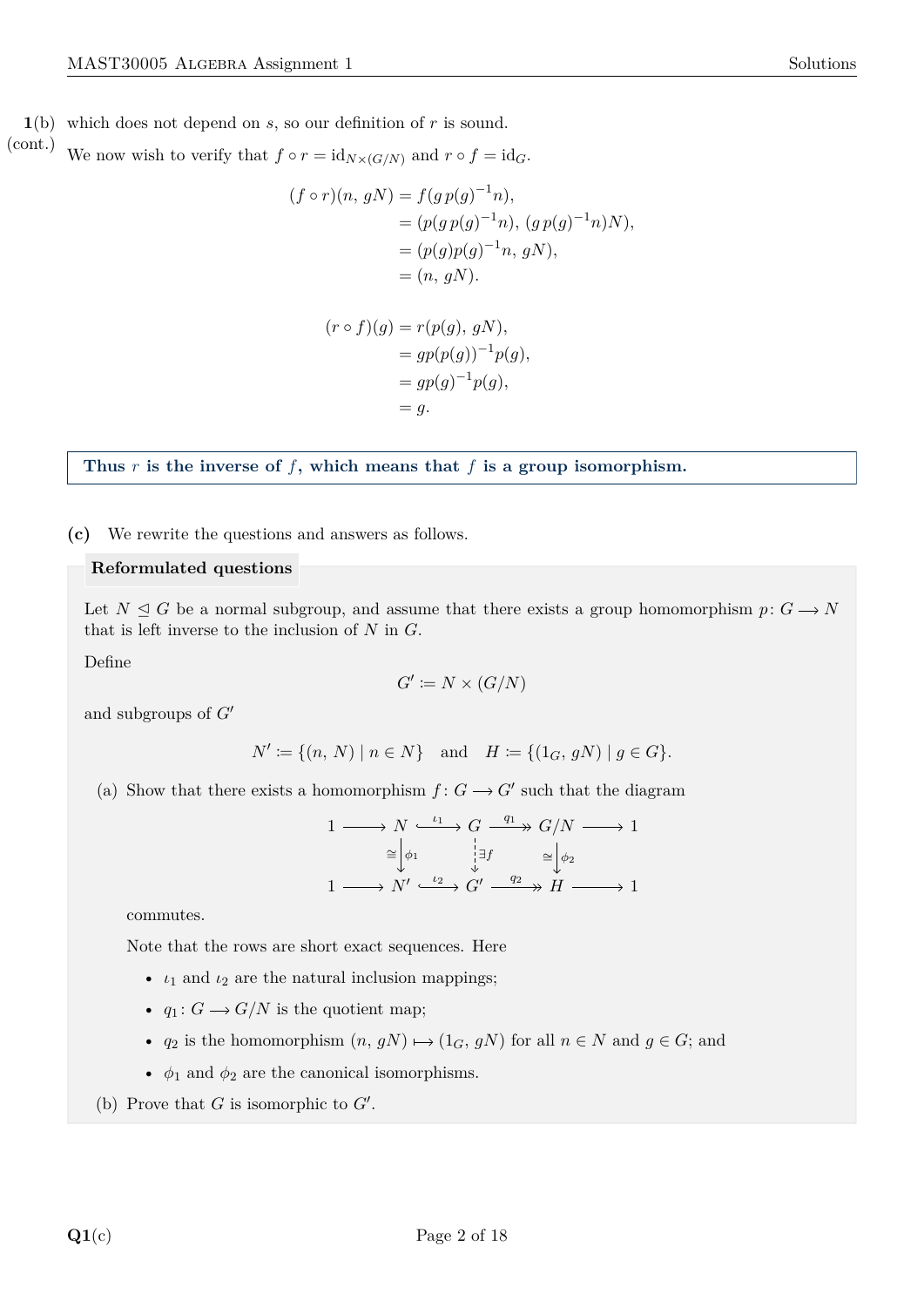#### **Reformulated answers 1**(c) (cont.)

(a) Let  $s: H \longrightarrow G'$  be the natural inclusion map. Then *s* is a right inverse group homomorphism of *q*<sub>2</sub>, i.e.  $q_2 \circ s = id_H$ .

By definition, *p* is a left inverse group homomorphism of  $\iota_1$ , i.e.  $p \circ \iota_1 = id_N$ .

We augment our diagram with *s* and *p*.



We claim that

$$
f: \qquad G \longrightarrow G'
$$

$$
g \longmapsto (p(g), gN)
$$

is a group homomorphism which allows the diagram to commute.

First, we check that  $f \circ \iota_1 = \iota_2 \circ \phi_1$ . Note that  $(\iota_2 \circ \phi_1)(n) = (n, N)$  for all  $n \in N$ . In the original answer, we showed that  $f(n) = (n, N)$  for all  $n \in N$ , so we indeed have  $f \circ \iota_1 = \iota_2 \circ \phi_1$ , noting that  $i_1$  is merely the inclusion map.

We now check that  $\phi_2 \circ q_1 = q_2 \circ f$ . Observe that

$$
(\phi_2 \circ q_1)(g) = (1_G, gN) = q_2(p(g), gN) = q_2(f(g)) \quad \forall g \in G,
$$

so that indeed  $\phi_2 \circ q_1 = q_2 \circ f$ .

In the original answer, it was already shown that *f* is a homomorphism, so we have a constructed a homomorphism that allows the diagram to commute.

(b) The original answer can be used verbatim. The significance here is the following: Given a short exact sequence of groups

$$
1\longrightarrow A\stackrel{i}{\longrightarrow} B\stackrel{P}{\longrightarrow} C\longrightarrow 1,
$$

the existence of a right inverse group homomorphism for *P* only allows us to conclude that *B* is (isomorphic to) a semi-direct product of *A* and *C*.

In this question, we have shown that the existence of a left inverse group homomorphism for *i* allows us to conclude that *B* is (isomorphic to) the direct product of *A* and *C*; this is a much stronger statement.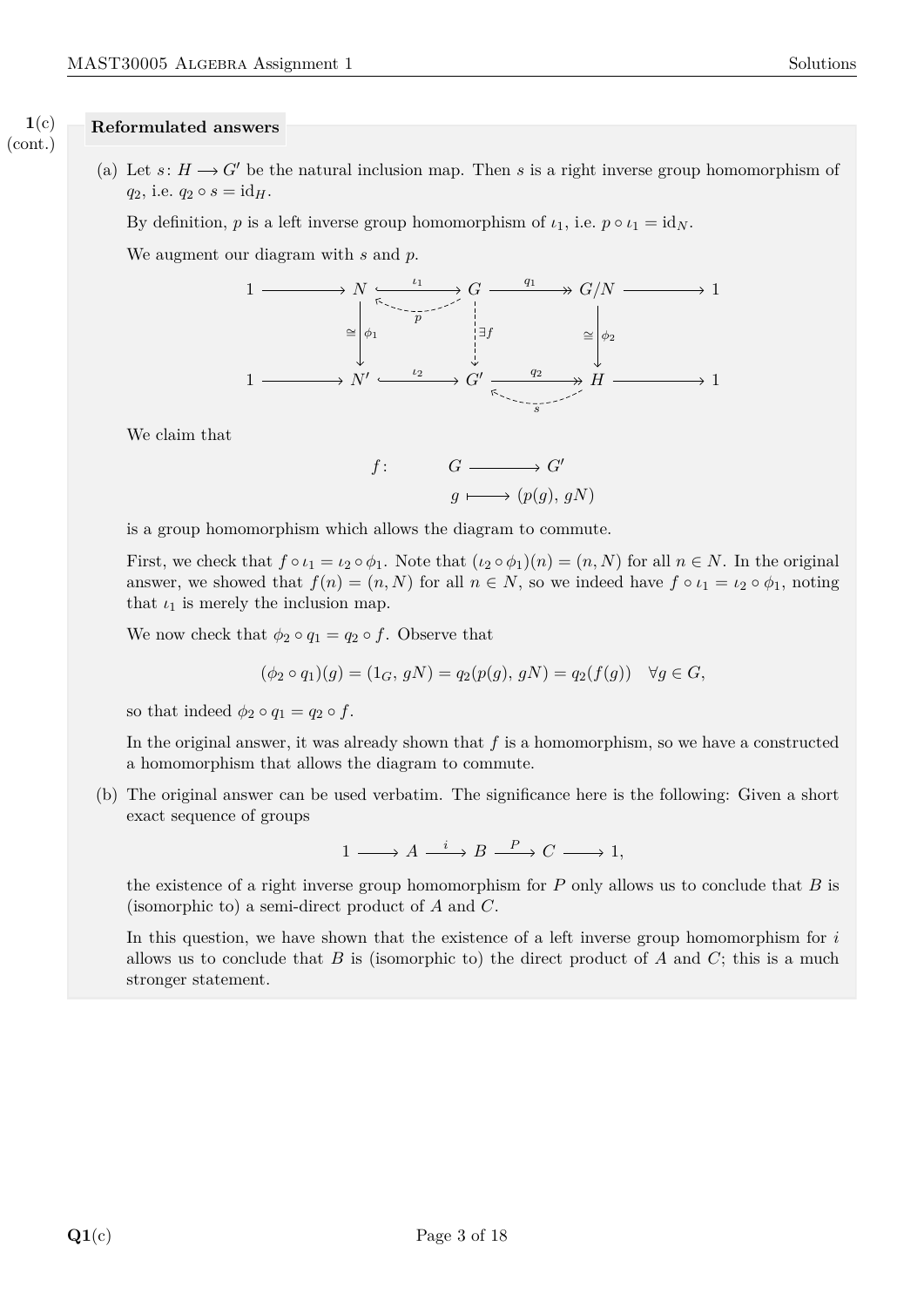We will use the fact that the ring of Gaussian integers  $\mathbf{Z}[i]$  is isomorphic to

$$
G \coloneqq \mathbf{Z} \langle A \rangle / \langle A^2 + 1 \rangle,
$$

that is, the **Z**-algebra generated by an alphabet of one letter  $\{A\}$  with the relation  $A^2 + 1$ . A possible isomorphism  $\phi_1: G \longrightarrow \mathbf{Z}[i]$  is induced by setting  $\phi_1(A) := i$ .

Similarly, the ring of integer quaternions  $\mathbf{Z}[i, j, k]$  is isomorphic to

$$
H \coloneqq \mathbf{Z} \langle A, B, C \rangle / \langle A^2 + 1, B^2 + 1, C^2 + 1, ABC + 1 \rangle,
$$

that is, the **Z**-algebra generated by the alphabet  $\{A, B, C\}$  with relations  $\{A^2 + 1, B^2 + 1, C^2 + 1, ABC + 1\}$ . A possible isomorphism  $\phi_2: H \longrightarrow \mathbf{Z}[i, j, k]$  is induced by setting

$$
\phi_2(A) \coloneqq i, \qquad \phi_2(B) \coloneqq j, \quad \text{and} \quad \phi_2(C) \coloneqq k.
$$

From the above ring presentations, by the universal property, we see that specifying a homomorphism from  $\mathbf{Z}[i]$  to a ring *R* is equivalent to specifying an element  $r \in R$  which satisfies  $r^2 + 1_R = 0_R$  to become the image of *i*.

Similarly, specifying a homomorphism from  $\mathbf{Z}[i, j, k]$  to a ring R is equivalent to specifying elements  $r_1, r_2, r_3 \in R$  (not necessarily distinct) which satisfy

$$
r_1^2 + 1_R = r_2^2 + 1_R = r_3^2 + 1_R = r_1 r_2 r_3 + 1_R = 0_R
$$

to become the respective images of *i*, *j*, and *k*.

**(a)**

<span id="page-5-0"></span>**i.** We seek possible images of *i* in  $\mathbf{Z}[i]$ .

Suppose  $a, b \in \mathbb{Z}$  such that  $(a + bi)^2 + 1 = 0$ . We expand:

$$
(a+bi)^2 + 1 = a^2 - b^2 + 1 + 2abi.
$$

By comparing real and imaginary parts, we obtain the equations

$$
a^2 - b^2 + 1 = 0
$$
 and  $2ab = 0$ .

As  $2ab = 0$ , at least one of *a* and *b* is 0. From  $a^2 - b^2 + 1 = 0$  we can conclude that  $b^2 > a^2$ , which means that *b* cannot be 0. Thus  $a = 0$  and our equations simplify to

$$
b2 = 1 \implies b = 1
$$
 or  $b = -1$ ,

so that the only possible images of *i* are *i* or  $-i$ . (It is easy to verify that  $i^2 + 1 = (-i)^2 + 1 = 0$ .)

**The ring homomorphisms from Z**[*i*] **to Z**[*i*] **are**

$$
\mathbf{Z}[i] \longrightarrow \mathbf{Z}[i] \quad \text{and} \quad \mathbf{Z}[i] \longrightarrow \mathbf{Z}[i]
$$
\n
$$
a + bi \longmapsto a + bi, \quad a + bi \longmapsto a - bi.
$$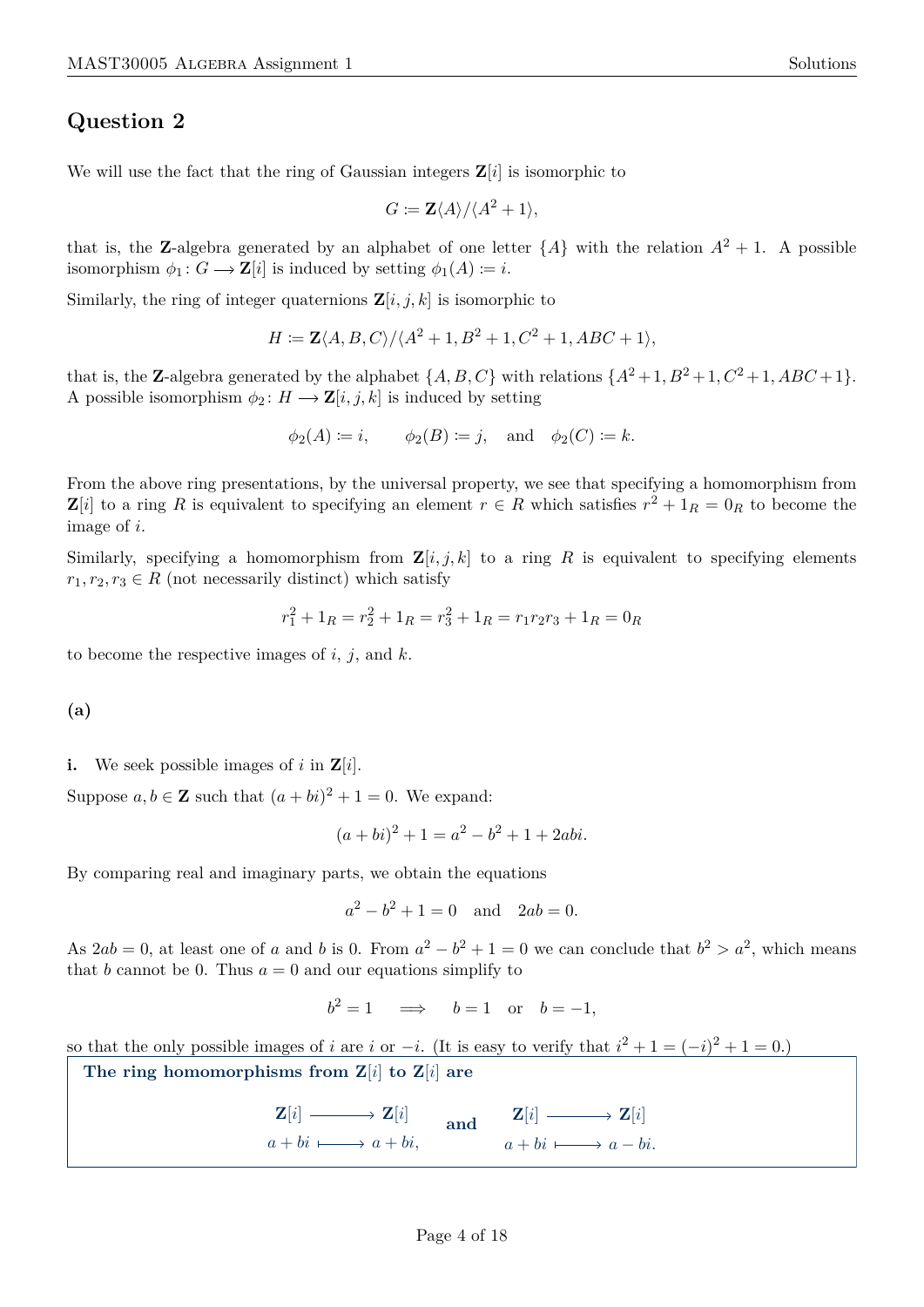#### <span id="page-6-0"></span>**ii.** We seek possible images of *i* in  $\mathbf{Z}[i, j, k]$ .

Suppose  $a_1, a_2, a_3, a_4 \in \mathbb{Z}$  such that  $(a_1 + a_2i + a_3j + a_4k)^2 + 1 = 0$ . We expand (noting that  $a_1$  commutes with everything so that we can place  $a_1$  on the left of every term):

$$
(a_1 + a_2i + a_3j + a_4k)^2 + 1 = a_1^2 + 2a_1(a_2i + a_3j + a_4k) + (a_2i + a_3j + a_4k)^2 + 1.
$$

Note that as multiplication between  $i, j$ , and  $k$  is anticommutative, we have

$$
(a_2i + a_3j + a_4k)^2 = a_2^2i^2 + a_2a_3ij + a_2a_4ik + a_3a_2ji + a_3^2j^2 + a_3a_4jk + a_4a_2ki + a_4a_3kj + a_4^2k^2,
$$
  
=  $-a_2^2 + a_2a_3k - a_2a_4j - a_3a_2k - a_3^2 + a_3a_4i + a_4a_2j - a_4a_3i - a_4^2,$   
=  $-a_2^2 - a_3^2 - a_4^2 + (a_3a_4 - a_4a_3)i + (-a_2a_4 + a_4a_2)j + (a_2a_3 - a_3a_2)k,$   
=  $-a_2^2 - a_3^2 - a_4^2,$ 

so that

$$
(a_1 + a_2i + a_3j + a_4k)^2 + 1 = a_1^2 - a_2^2 - a_3^2 - a_4^2 + 1 + 2a_1a_2i + 2a_1a_3j + 2a_1a_4k.
$$

We now have the equations

$$
a_1^2 - a_2^2 - a_3^2 - a_4^2 + 1 = 0
$$
,  $2a_1a_2 = 0$ ,  $2a_1a_3 = 0$ , and  $2a_1a_4 = 0$ .

If  $a_1 \neq 0$  then  $a_2$ ,  $a_3$ , and  $a_4$  are all 0, so that  $a_1^2 - a_2^2 - a_3^2 - a_4^2 + 1 = a_1^2 + 1 = 0$ , which is not possible as  $a_1^2 \geq 0$ . So  $a_1 = 0$ .

We now have

$$
a_2^2 + a_3^2 + a_4^2 = 1,
$$

which means each of  $a_2$ ,  $a_3$ , and  $a_4$  is either  $-1$ , 0, or 1, as otherwise the left hand side would be too great. They cannot all be 0, however.

If  $a_2 \in \{-1, 1\}$ , then  $a_3^2 + a_4^2 = 0$  so that  $a_3 = a_4 = 0$ . By symmetry exactly one of  $a_2$ ,  $a_3$ , and  $a_4$  is non-zero, i.e. one of the three is 1 or −1, and the other two are both 0.

It follows that the possible images of *i* are

$$
i, -i, j, -j, k, and -k,
$$

and it is simple to verify that  $u^2 + 1 = 0$  for any  $u \in \{i, -i, j, -j, k, -k\}.$ 

Hence, the ring homomorphisms from  $\mathbf{Z}[i]$  to  $\mathbf{Z}[i,j,k]$  are

 $\mathbf{Z}[i] \longrightarrow \mathbf{Z}[i,j,k] \quad\qquad \mathbf{Z}[i] \longrightarrow \mathbf{Z}[i,j,k] \quad\qquad \mathbf{Z}[i] \longrightarrow \mathbf{Z}[i,j,k]$  $a + bi \longmapsto a + bi,$  $a + bi \longmapsto a + bi,$  $a + bi \longmapsto a + bk$  $\mathbf{Z}[i] \longrightarrow \mathbf{Z}[i,j,k] \longrightarrow \mathbf{Z}[i] \longrightarrow \mathbf{Z}[i,j,k]$  $a + bi \longrightarrow a - bi, \qquad a + bi \longmapsto a - bj,$ and  $\mathbf{Z}[i] \longrightarrow \mathbf{Z}[i,j,k]$  $a + bi \longmapsto a - bk$ 

<span id="page-6-1"></span>**iii.** We seek possible images for each of  $i$ ,  $j$ , and  $k$  in  $\mathbf{Z}[i]$ .

Suppose  ${a_i}_{i=1}^3 \subseteq \mathbf{Z}$  and  ${b_i}_{i=1}^3 \subseteq \mathbf{Z}$  such that

$$
(a_1 + b_1i)^2 + 1 = (a_2 + b_2i)^2 + 1 = (a_3 + b_3i)^2 + 1 = (a_1 + b_1i)(a_2 + b_2i)(a_3 + b_3i) + 1 = 0.
$$
  
As  $(a_1 + b_1i)^2 + 1$ ,  $(a_2 + b_2i)^2 + 1$ , and  $(a_3 + b_3i)^2 + 1$  are all 0, from part i we know that

 $a_1 = a_2 = a_3 = 0$  and  $b_1, b_2, b_3 \in \{-1, 1\}.$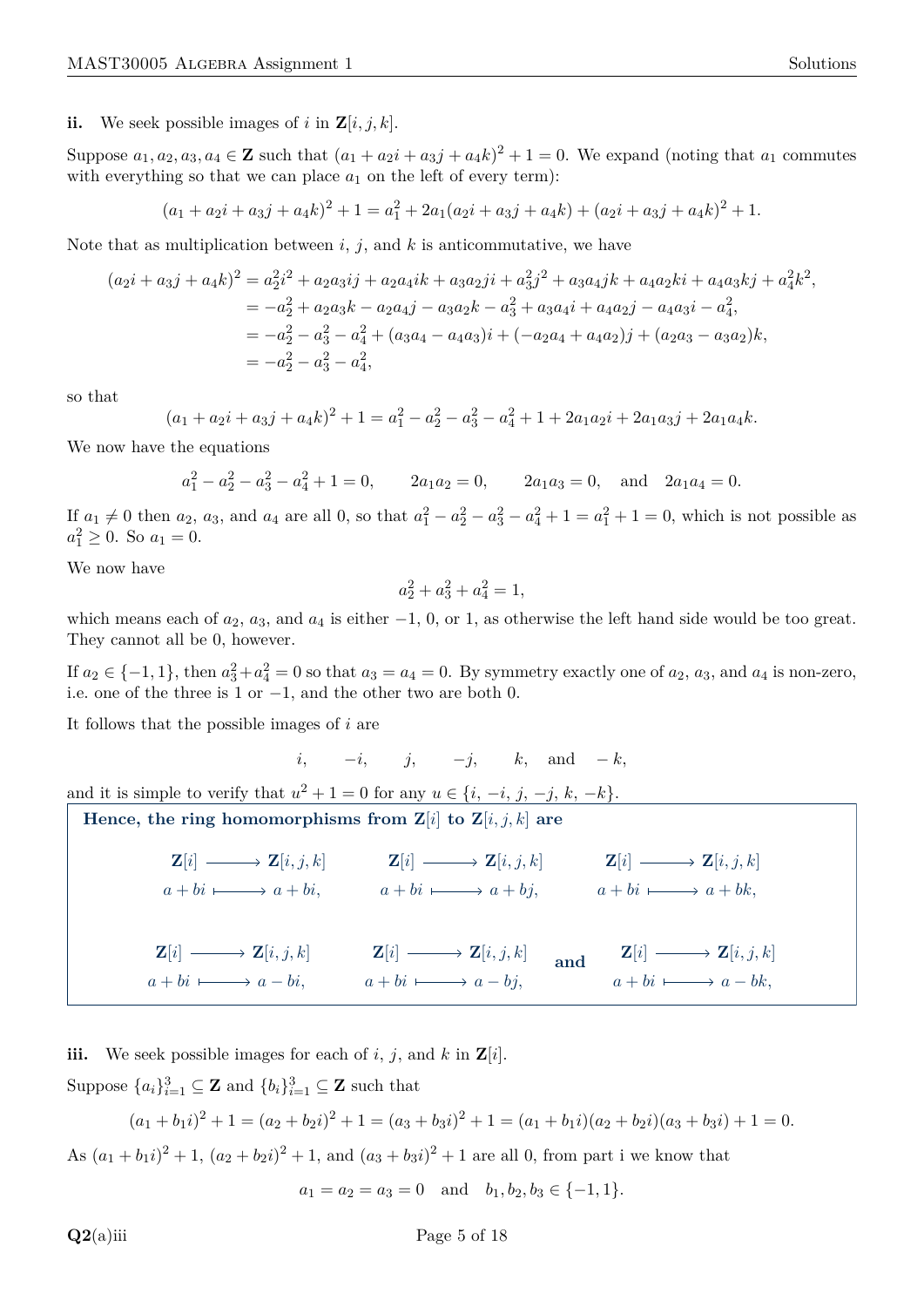**2**(a)iii The equation  $(a_1 + b_1i)(a_2 + b_2i)(a_3 + b_3i) + 1 = 0$  becomes (cont.)

$$
(b_1 i)(b_2 i)(b_3 i) + 1 = 0 \implies -b_1 b_2 b_3 i + 1 = 0.
$$

This is impossible as  $b_1$ ,  $b_2$ , and  $b_3$  are all integers.

**Hence there are no ring homomorphisms from**  $\mathbf{Z}[i, j, k]$  **to**  $\mathbf{Z}[i]$ **.** 

<span id="page-7-1"></span>**iv.** We seek possible images for each of *i*, *j*, and *k* in  $\mathbf{Z}[i, j, k]$ .

Suppose  $f: \mathbf{Z}[i, j, k] \longrightarrow \mathbf{Z}[i, j, k]$  is a ring homomorphism.

From our work in part [ii](#page-6-0) we know that

$$
f(i),\,f(j),\,f(k) \in \{i,\,-i,\,j,\,-j,\,k,\,-k\}=:U
$$

is necessary and sufficient in order for

$$
f(i)^{2} + 1 = f(j)^{2} + 1 = f(k)^{2} + 1 = 0
$$

to hold.

<span id="page-7-0"></span>It remains to determine possible values for each of  $f(i)$ ,  $f(j)$ , and  $f(k)$  such that  $f(i)f(j)f(k) + 1 = 0$ .

#### **Lemma 1**

Suppose *a*, *b*, and *c* are elements of  $U = \{i, -i, j, -j, k, -k\}$ . Then  $abc + 1 = 0$  if and only if  $b \in U \setminus \{a, -a\}$  and  $c = ab$ .

**Proof**

We will use without comment the fact that  $u^2 = -1$  for all  $u \in U$ .

 $(\Rightarrow)$  Suppose  $abc + 1 = 0$ . First of all, note that it is possible to have such elements  $a, b, c \in U$  (e.g.  $(a, b, c) = (i, j, k)$ .

Necessarily,

| $abc = -1,$  | $bc = a$ ,    | $-ab=a2c,$ |
|--------------|---------------|------------|
| $a^2bc = -a$ | $bc^2 = ac$ , | $-ab=-c,$  |
| $-bc=-a,$    | $-b = ac$ ,   | $c = ab$ . |

Note that  $b \in \{a, -a\}$  implies  $c = ab \notin U$ , so we must also have  $b \in U \setminus \{a, -a\}$ .

 $(\Leftarrow)$  A substitution allows us to see that  $c = ab$  is sufficient:

$$
(ab)c + 1 = c^2 + 1 = 0.
$$

 $\Box$ 

From our lemma, we know that *f* satisfies

*f*(*i*)*, f*(*j*)*, f*(*k*)  $\in$  *U, f*(*j*)  $\in$  *U* \ {*f*(*i*)*,*  $-f(i)$ }*,* and *f*(*k*) = *f*(*i*)*f*(*j*)*,* 

giving 24 possibilities for f, because any set map from  $\{i, j, k\}$  to  $\mathbf{Z}[i, j, k]$  which satisfies these conditions can be uniquely extended to become an endomorphism of  $\mathbf{Z}[i, j, k]$  (consequence of the universal property).

To generate all 24 possibilities: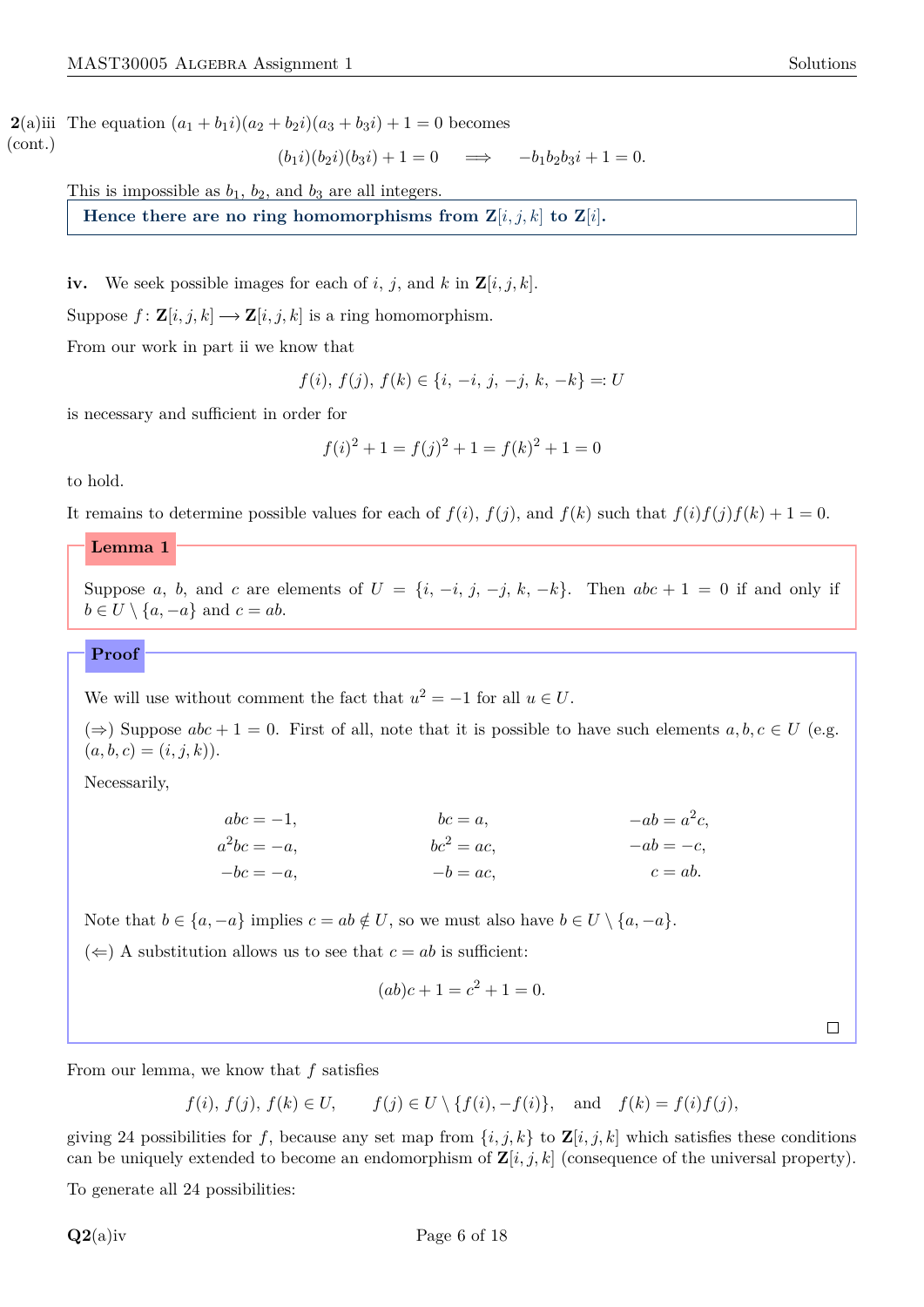$\Box$ 

- 1. Designate  $f(i)$  to be any of the 6 elements in  $U$ . **2**(a)iv
	- 2. Designate  $f(j)$  to be any of the 4 elements in  $U \setminus \{f(i), -f(i)\}.$ 
		- 3. Designate  $f(k)$  to be  $f(i)f(j) \in U$ .

**(b)** In this question we will use the result that a group homomorphism is injective if and only if it has a trivial kernel.

#### <span id="page-8-0"></span>**Lemma 2**

(cont.)

Let *A* and *B* be groups, and suppose  $f: A \rightarrow B$  is a group homomorphism. Then *f* is injective if and only if ker(*f*) ⊆ *A* is the set {1<sub>*A*</sub>}.

### **Proof**

Observe that, for all  $h, k \in A$ ,

 $f(h) = f(k) \iff f(h)f(k)^{-1} = 1_B \iff f(hk^{-1}) = 1_B \iff hk^{-1} \in \text{ker}(f).$ 

 $(\Rightarrow)$  Suppose *f* is injective.

$$
m \in \ker(f) \implies (\forall h \in A) (f(h)f(m) = f(h)),
$$
  
\n
$$
\implies (\forall h \in A) (f(hm) = f(h)),
$$
  
\n
$$
\implies (\forall h \in A) (hm = h) \text{ as } f \text{ is injective,}
$$
  
\n
$$
\implies m = 1_A.
$$

Hence ker(*f*)  $\subseteq$  {1<sub>*A*</sub>}. Because ker(*f*) is non-empty (*f*(1<sub>*A*</sub>) = 1<sub>*B*</sub>), we have ker(*f*) = {1<sub>*A*</sub>}.

( $\Leftarrow$ ) Suppose ker( $f$ ) = {1<sub>A</sub>}.

Let *h* and *k* be elements of *A* such that  $f(h) = f(k)$ . Then  $hk^{-1} \in \text{ker}(f)$ . As  $1_A$  is the only element of ker(*f*), we have  $hk^{-1} = 1_A$ , so that  $h = k$ .

Hence *f* is injective.

#### i.  $\mathbf{Z}[i] \longrightarrow \mathbf{Z}[i]$

|                    |      | Map induced by Automorphism Endomorphism Kernel Image |                         |                         |
|--------------------|------|-------------------------------------------------------|-------------------------|-------------------------|
| $i \longmapsto i$  | Yes. | Yes                                                   | $\{0\}$ $\mathbf{Z}[i]$ |                         |
| $i \longmapsto -i$ | Yes  | Yes                                                   |                         | $\{0\}$ $\mathbf{Z}[i]$ |

As these are ring homomorphisms from  $\mathbf{Z}[i]$  to  $\mathbf{Z}[i]$ , both maps are endomorphisms (the domain and codomain are the same).

The first is the identity map on  $\mathbf{Z}[i]$ , so it is naturally an automorphism with the trivial kernel and  $\mathbf{Z}[i]$  as its image.

Observe that the second is an involution, which means it is actually a ring isomorphism. Hence it is an automorphism with the trivial kernel and  $\mathbf{Z}[i]$  as its image.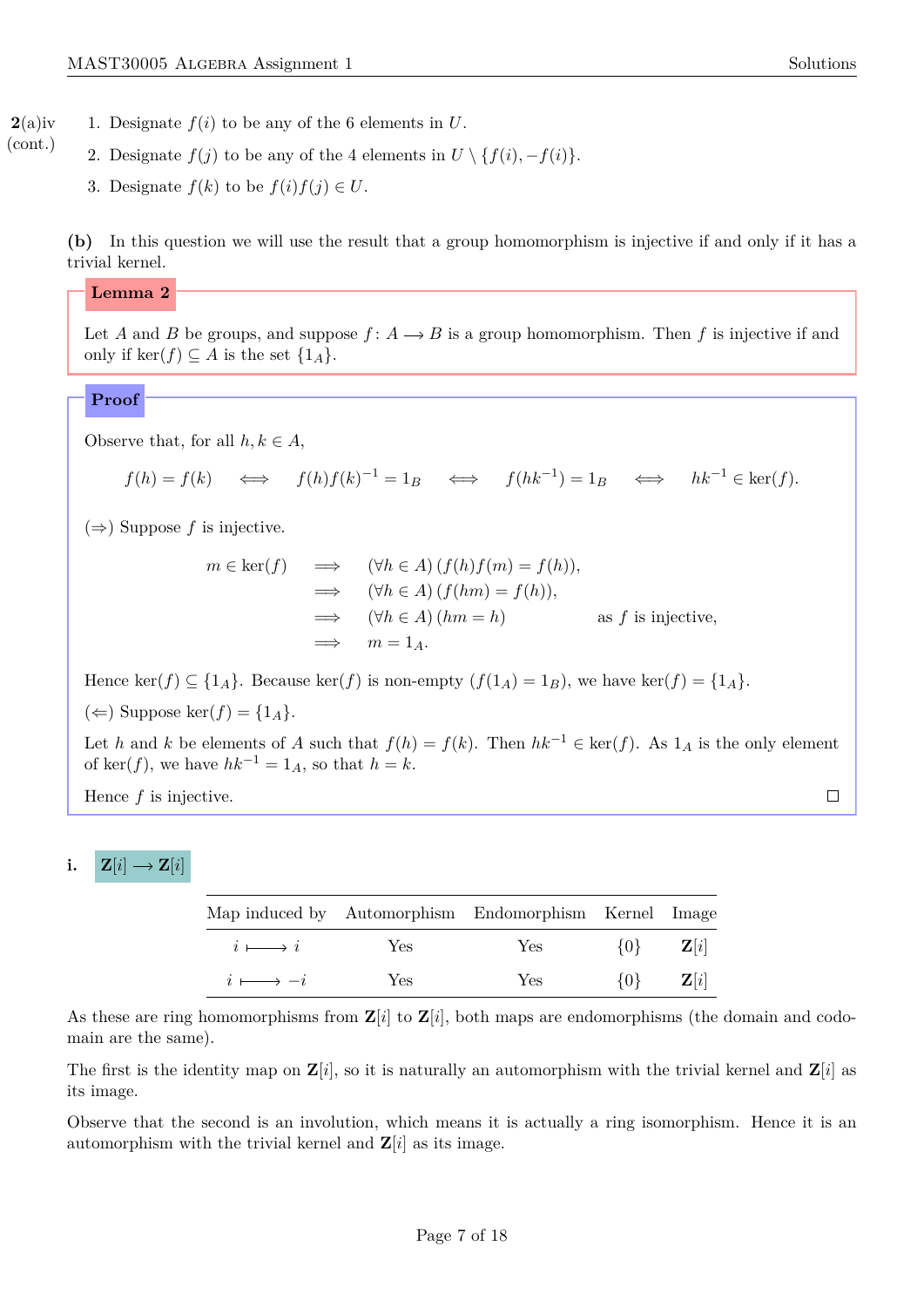### **ii.**  $\mathbf{Z}[i] \rightarrow \mathbf{Z}[i, j, k]$

| Map induced by     |                | Automorphism Endomorphism Kernel |         | Image                                          |
|--------------------|----------------|----------------------------------|---------|------------------------------------------------|
| $i \longmapsto i$  | No.            | No                               |         | $\{0\}$ $\{a+bi \mid a,b \in \mathbf{Z}\}\$    |
| $i \longmapsto -i$ | No.            | No                               | $\{0\}$ | ${a+bi \mid a,b \in \mathbf{Z}}$               |
| $i \longmapsto j$  | No.            | No.                              |         | $\{0\}$ $\{a+bj \mid a,b \in \mathbf{Z}\}\$    |
| $i \longmapsto -j$ | N <sub>0</sub> | No                               |         | $\{0\}$ $\{a + bj \mid a, b \in \mathbf{Z}\}\$ |
| $i \longmapsto k$  | No.            | No.                              | 10 F    | $\{a+bk \mid a,b \in \mathbf{Z}\}\$            |
| $i \longmapsto -k$ | No.            | No                               | $\{0\}$ | ${a + bk \mid a, b \in \mathbf{Z}}$            |

As the domain and codomain are different, none of the maps are endomorphisms, and none of the maps are automorphisms.

All the maps are injective because two elements in  $\mathbf{Z}[i, j, k]$  are equal if and only if their real, *i*-, *j*-, and *k*-parts are respectively equal.

For example, consider the homomorphism  $f: \mathbf{Z}[i] \rightarrow \mathbf{Z}[i, j, k]$  where  $f(i) = -k$ .

Suppose  $a, b, c, d \in \mathbf{Z}$  such that  $f(a + bi) = f(c + di)$ .

We have  $f(a + bi) = a - bk$  and  $f(c + di) = c - dk$ , and

 $a - bk = c - dk \implies (a = c) \land (-b = -d) \implies (a = c) \land (b = d) \implies a + bi = c + di.$ 

so that *f* is injective and by [Lemma 2](#page-8-0) must therefore have trivial kernel.

### **iii.**  $\mathbf{Z}[i, j, k] \longrightarrow \mathbf{Z}[i]$

In [\(a\) part iii](#page-6-1) we showed that there are no such ring homomorphisms.

## $\mathbf{i}\mathbf{v}$ .  $\mathbf{Z}[i,j,k] \rightarrow \mathbf{Z}[i,j,k]$

**As the domain and codomain are the same set, all 24 homomorphisms are endomorphisms. We claim that all 24 ring homomorphisms are actually isomorphisms, from which it will follow that all 24 ring homomorphisms are automorphisms, have kernel** {0} **(by [Lemma 2\)](#page-8-0),** and have image  $\mathbf{Z}[i, j, k]$ **.** 

Suppose that  $f: \mathbf{Z}[i, j, k] \longrightarrow \mathbf{Z}[i, j, k]$  is one of the 24 ring homomorphisms.

Define

$$
U \coloneqq \{i, -i, j, -j, k, -k\} \quad \text{and} \quad V \coloneqq \{i, j, k\}.
$$

<span id="page-9-0"></span>We will show that  $\text{im}(f|_U) = U$  and, following that, that there exists a ring homomorphism *g* such that  $f \circ g = g \circ f = id_{\mathbf{Z}[i,j,k]}$ .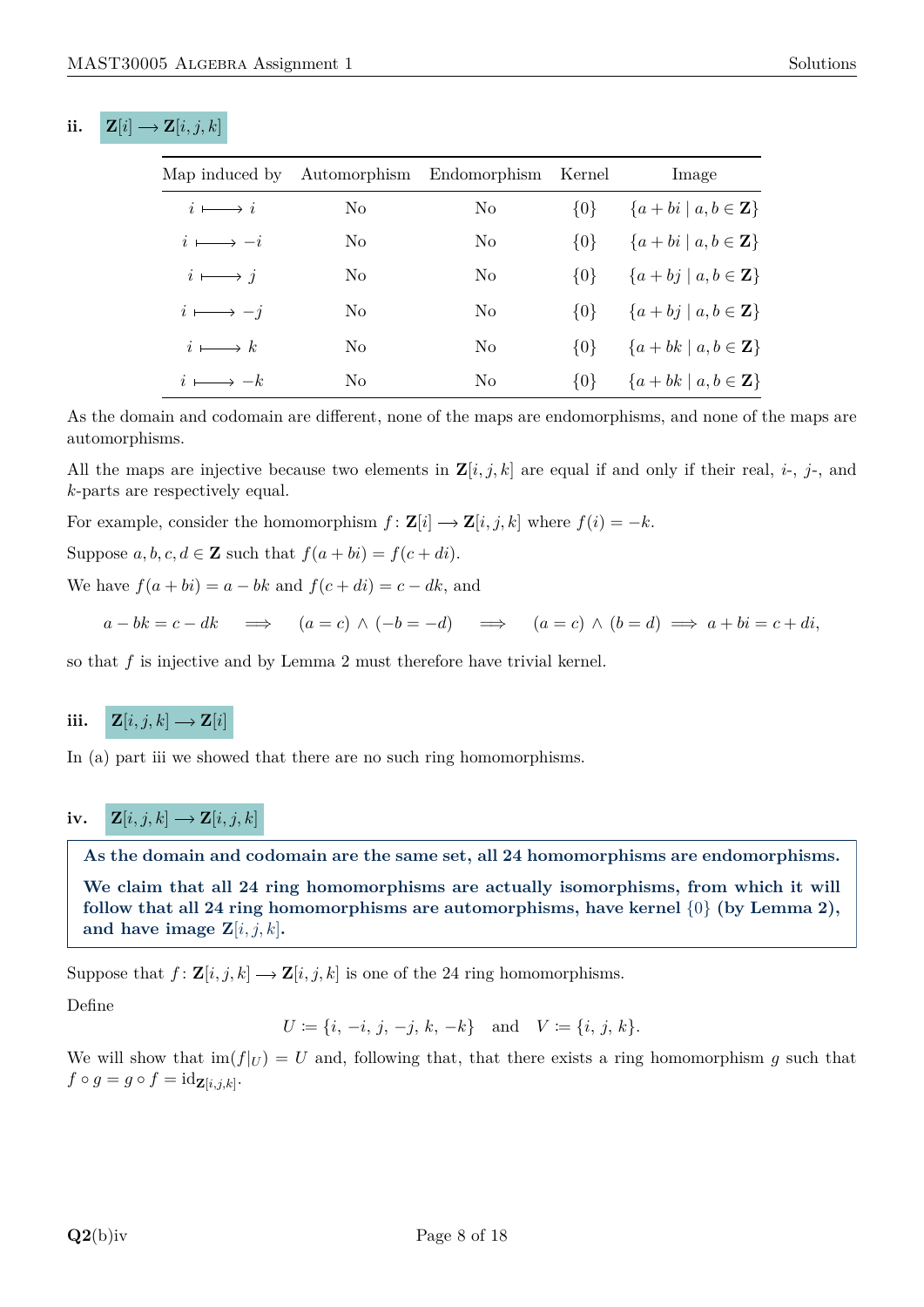**2**(b)iv (cont.)

### **Lemma 3**

Suppose *a*, *b*, and *c* are elements of  $U = \{i, -i, j, -j, k, -k\}$  such that  $abc + 1 = 0$ . Then

 $U = \{a, -a, b, -b, c, -c\}.$ 

### **Proof**

From [Lemma 1,](#page-7-0) we know that *a*, −*a*, *b*, and −*b* must be distinct elements of *U*. Partitioning *U* as

$$
U = V \cup \{-v \mid v \in V\},\
$$

we see that there must exist distinct  $v_1, v_2 \in V = \{i, j, k\}$  such that

$$
\{a, -a, b, -b\} = \{v_1, -v_1, v_2, -v_2\}.
$$

This is possible because

$$
b \neq a
$$
 and  $b \neq -a$ .

Without loss of generality, suppose that  $v_1$  and  $v_2$  are such that

$$
\{a, -a\} = \{v_1, -v_1\} \text{ and } \{b, -b\} = \{v_2, -v_2\}.
$$

Let  $v_3$  be the element of *V* distinct from  $v_1$  and  $v_2$ .

From [Lemma 1,](#page-7-0) we know that  $c = ab$ . Because  $\{v_1v_2, -v_1v_2\} = \{v_3, -v_3\}$  (a consequence of the multiplication of unit quaternions), we necessarily have that

$$
\{c, -c\} = \{v_3, -v_3\}.
$$

Thus

$$
U = \{a, -a, b, -b, c, -c\}
$$

as required.

### **Showing**  $\text{im}(f|_U) = U$

From [Lemma 1](#page-7-0) and [Lemma 3,](#page-9-0) we can see that

$$
\{f(i), -f(i), f(j), -f(j), f(k), -f(k)\} = U.
$$

We can show that the left-hand side is indeed im( $f|_U$ ). We will use the fact that  $f(-1) = -1$ , which we now show.

$$
f(0) = 0 \t (f(0) = f(0+0) = f(0) + f(0) \implies f(0) = 0),
$$
  
\n
$$
f(-1+1) = 0,
$$
  
\n
$$
f(-1) + f(1) = 0,
$$
  
\n
$$
f(-1) + 1 = 0 \text{ as } f(1) = 1 \text{ for all ring homomorphisms,}
$$
  
\n
$$
f(-1) = -1.
$$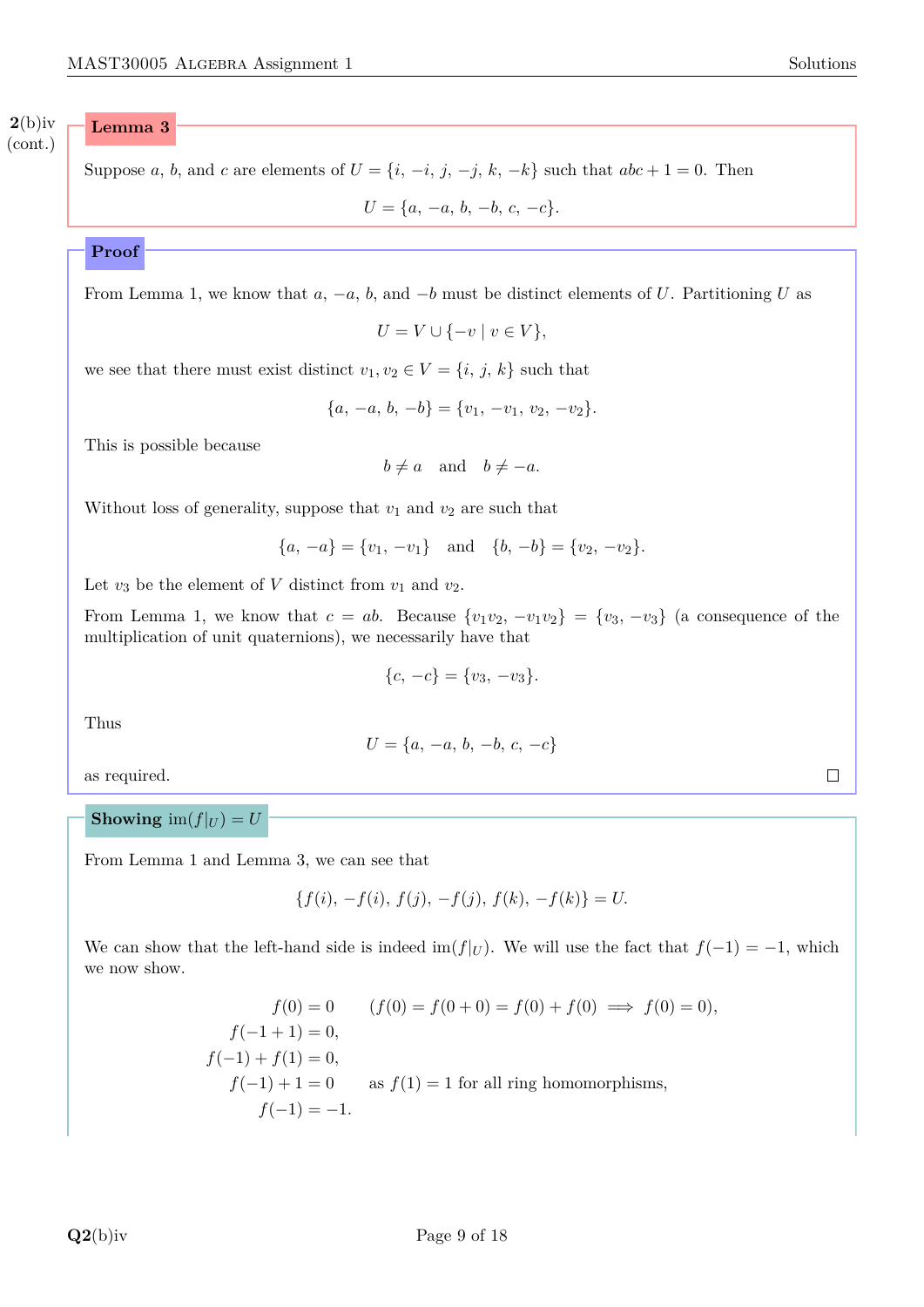With this we can see that **2**(b)iv

(cont.)

$$
\begin{aligned} \text{im}(f|_U) &= \{ f(i), \ f(-i), \ f(j), \ f(-j), \ f(k), \ f(-k) \}, \\ &= \{ f(i), \ f(-1)f(i), \ f(j), \ f(-1)f(j), \ f(k), \ f(-1)f(k) \}, \\ &= \{ f(i), \ -f(i), \ f(j), \ -f(j), \ f(k), \ -f(k) \}, \\ &= U. \end{aligned}
$$

This completes the proof that  $\text{im}(f|_U) = U$ .

Now, consider the sequence of ring homomorphisms

$$
f, f \circ f, f \circ f \circ f, \ldots
$$

We will denote

$$
f^n := \underbrace{f \circ \cdots \circ f}_{n \ f^s}, \quad n \in \mathbb{N}.
$$

Note that  $f^n$  is an endomorphism of  $\mathbf{Z}[i, j, k]$  for all  $n \in \mathbb{N}$ .

From [\(a\) part iv](#page-7-1) we determined that there were 24 endomorphisms of  $\mathbf{Z}[i, j, k]$ . This means that by the pigeonhole principle, the first 25 terms

$$
\{f^n\}_{n=1}^{25}
$$

necessarily contain at least two terms which are the same endomorphism of  $\mathbf{Z}[i, j, k]$ . Thus there exist  $r, s \in \mathbb{N}$  satisfying  $r + s \leq 25$  and

$$
f^r = f^{r+s}.
$$

We can show that  $f^s = \mathrm{id}_{\mathbf{Z}[i,j,k]}$ .

Observe that as a corollary of the universal property, any set map

$$
V = \{i, j, k\} \longrightarrow \mathbf{Z}[i, j, k]
$$

$$
i \longmapsto r_1
$$

$$
j \longmapsto r_2
$$

$$
k \longmapsto r_3,
$$

satisfying

$$
r_1^2 + 1 = r_2^2 + 1 = r_3^2 + 1 = r_1 r_2 r_3 + 1 = 0
$$

extends uniquely to become an endomorphism of  $\mathbf{Z}[i, j, k]$ .

Call all such set maps *basic*.

Because  $f^r = f^{r+s}$ ,

$$
f^s(f^r(u)) = f^r(u) \quad \forall u \in U.
$$

Because  $\text{im}(f|_U) = U$ , we also have  $\text{im}(f^r|_U) = U$ , so that, as set maps,

$$
f^s|_U = \mathrm{id}_U,
$$

implying in particular

$$
f^s|_V = \mathrm{id}_V,
$$

because  $V \subset U$ . From this we see that  $f^s|_V$  is basic, because id<sub>V</sub> is basic. That  $f^s|_V$  is basic is consistent with  $f^s$  being an endomorphism of  $\mathbf{Z}[i, j, k]$ .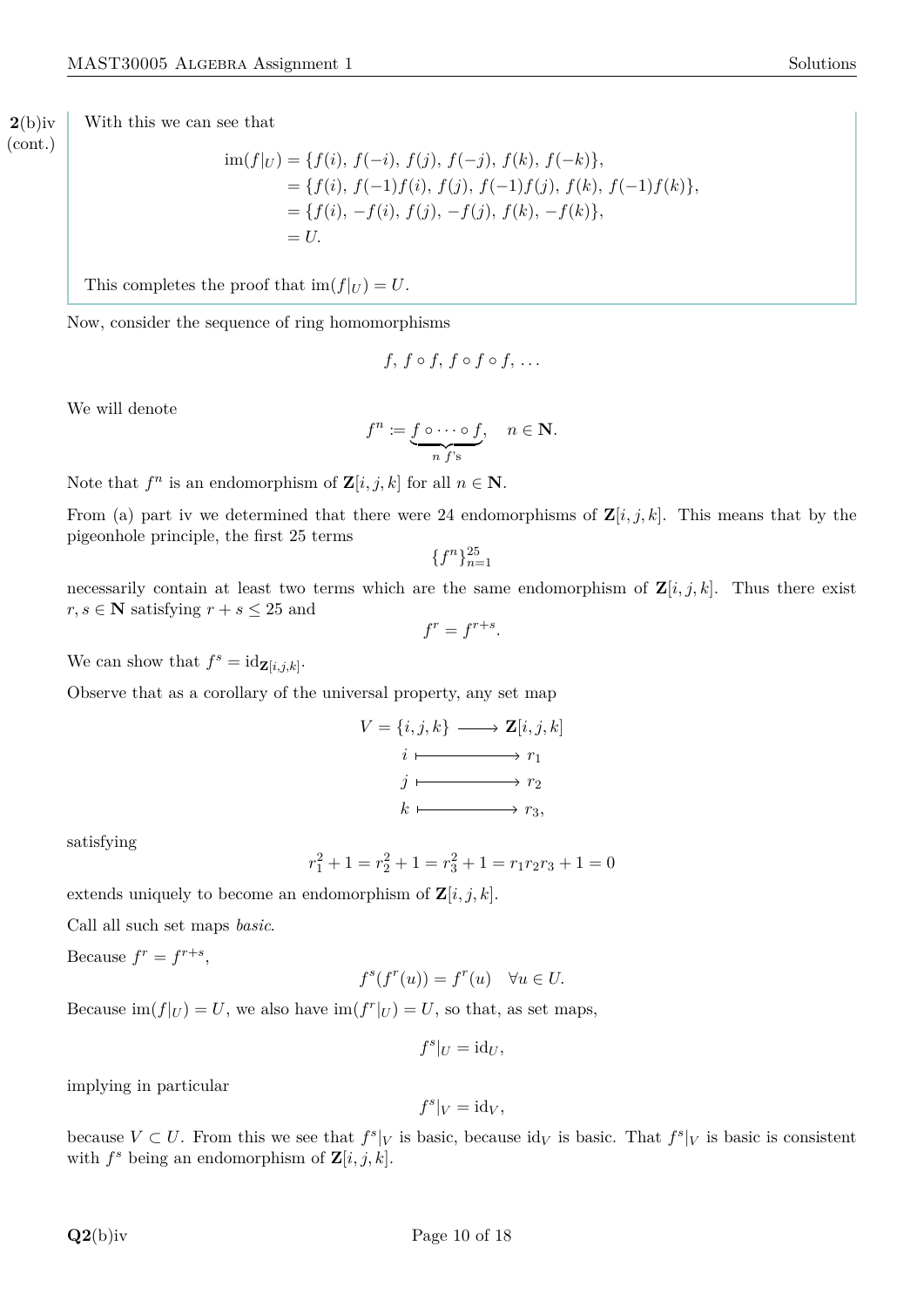which implies that

$$
f^s = \mathrm{id}_{\mathbf{Z}[i,j,k]}
$$

because both  $f^s$  and  $id_{\mathbf{Z}[i,j,k]}$  are endomorphisms of  $\mathbf{Z}[i,j,k]$  and, when restricted to *V*, are the same basic set map.

If  $s = 1$ , then  $f = id_{\mathbf{Z}[i,j,k]}$  and  $f$  is an isomorphism.

Otherwise, if  $s > 1$ , we see that

$$
f \circ f^{s-1} = f^{s-1} \circ f = id_{\mathbf{Z}[i,j,k]},
$$

meaning that  $f^{s-1}$  is the inverse of *f*, proving that *f* is an isomorphism.

As *f* was any of the 24 ring homomorphisms, all 24 ring homomorphisms are automorphisms, have kernel  $\{0\}$ , and have image  $\mathbf{Z}[i, j, k]$ .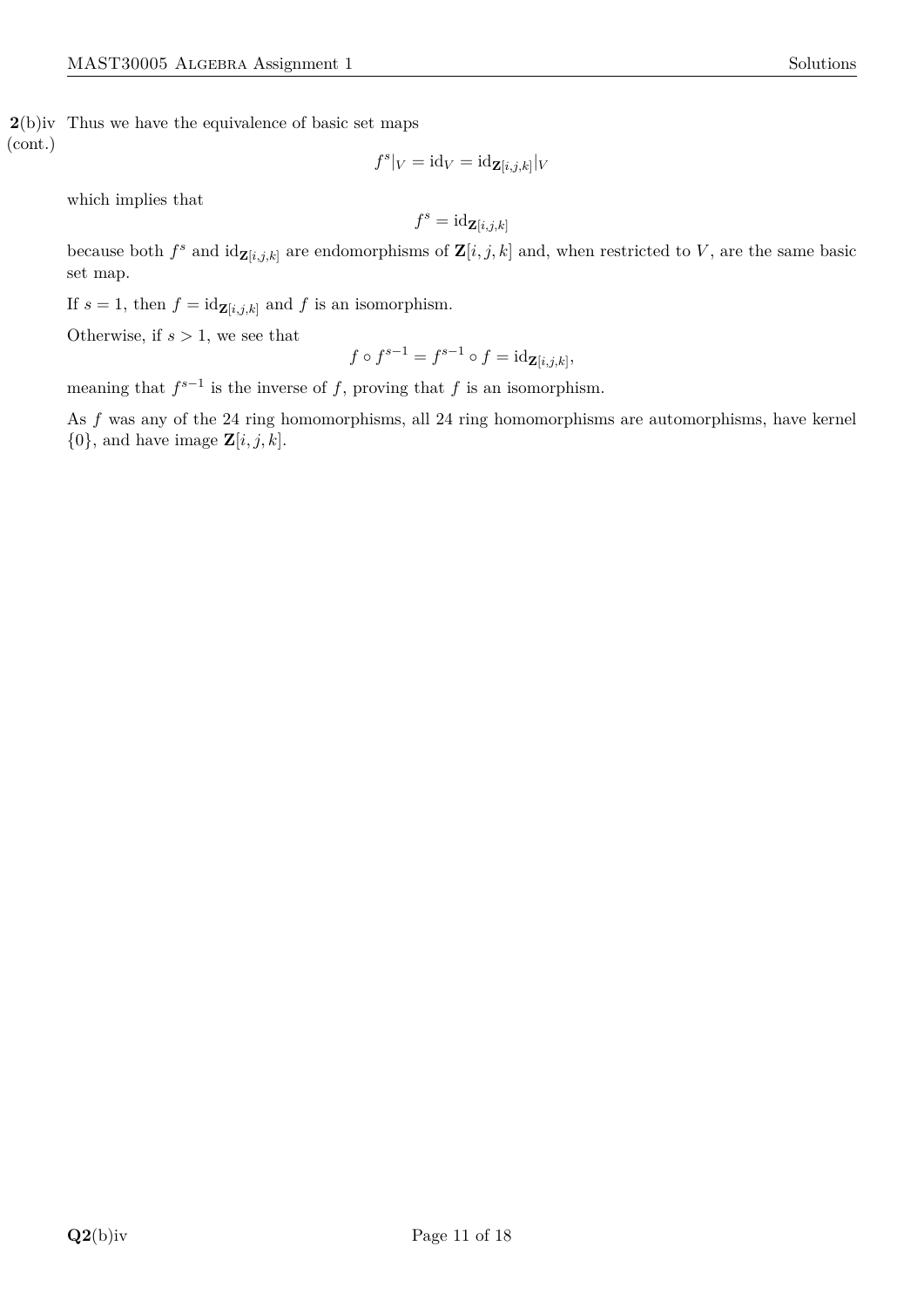**(a)** Every element in *A* has order 1, 2, or 4.

This is because, for any  $(r, s, t) \in A$ ,

$$
4(r, s, t) = (4r, 4s, 4t) = (0, 0, 0),
$$

so that the order of  $(r, s, t)$  must be a divisor of 4. The last equality follows from the fact that every element in **Z***/*4**Z** has an order which divides 4.

We present *A* as

$$
\langle a, b, c \mid a^4 = b^4 = c^4 = 1, ab = ba, ac = ca, bc = cb \rangle
$$

where we identify

a with 
$$
(1,0,0)
$$
,  
b with  $(0,1,0)$ , and  
c with  $(0,0,1)$ .

As a corollary of the universal property, specifying an endomorphism of *A* is equivalent to specifying images *x*, *y*, and *z* in *A* for *a*, *b*, and *c* respectively such that

$$
x^4 = y^4 = z^4 = 1, \qquad xy = yx, \qquad xz = zx, \quad \text{and} \quad yz = zy.
$$

As *A* is abelian it is equivalent to seek *x*, *y*, and *z* such that

$$
x^4 = y^4 = z^4 = 1.
$$

This is, in turn, equivalent to specifying any three elements  $x, y, z \in A$ , because all elements in *A* have an order which divides 4.

Thus any set map from {*a, b, c*} to *A* extends uniquely to an endomorphism of *A*.

As the endomorphisms of *A* are naturally **Z***/*4**Z**-linear, we can represent each endomorphism uniquely as a  $3 \times 3$  matrix with entries in **Z**/4**Z** (i.e. an element of  $M_{3\times3}(\mathbf{Z}/4\mathbf{Z})$ ). Specifically, we represent  $g \in \text{End}(A)$ as the matrix

$$
\left[g(a) \quad g(b) \quad g(c) \atop \left| \begin{array}{cc} | & | \\ g(a) & g(b) & g(c) \\ | & | & | \end{array}\right|\right],
$$

that is, the matrix where the columns are the coordinates of  $g(a)$ ,  $g(b)$ , and  $g(c)$ .

This means that application of  $g \in \text{End}(A)$  to an element  $(r, s, t) \in A$  is equivalent to the matrix multiplication

$$
\begin{bmatrix} | & | & | \\ g(a) & g(b) & g(c) \\ | & | & | & | \end{bmatrix} \begin{bmatrix} r \\ s \\ t \end{bmatrix}.
$$

In the reverse direction, every  $m \in M_{3\times 3}(\mathbf{Z}/4\mathbf{Z})$  represents a unique endomorphism of A: it is the unique endomorphism extension of the set map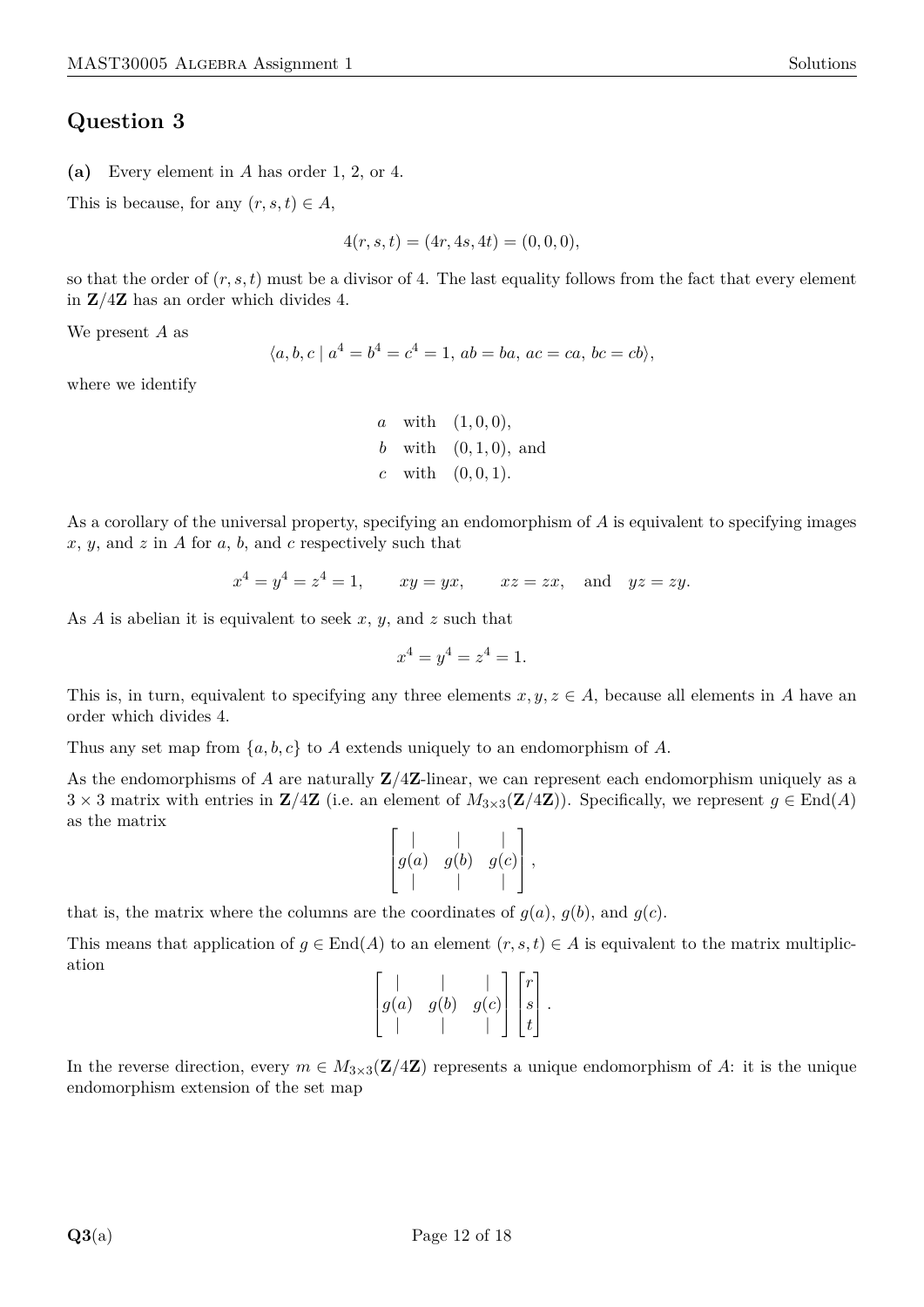**3**(a) (cont.)



We have actually specified a ring isomorphism between  $End(A)$ , where multiplication is composition and addition is point-wise addition, and  $M_{3\times3}(\mathbf{Z}/4\mathbf{Z})$ , where multiplication is matrix multiplication and addition is entry-wise addition. The multiplicative identity of  $\text{End}(A)$  is  $\text{id}_A$  which in our construction corresponds to  $I_3$  (the  $3 \times 3$  identity matrix), which is the multiplicative identity in  $M_{3\times 3}(\mathbf{Z}/4\mathbf{Z})$ .

Thus we may identify  $\text{End}(A)$  as the ring  $M_{3\times3}(\mathbf{Z}/4\mathbf{Z})$ .

**(b)** Equipping *A* with the structure of a **Z**[*S*3]-module is equivalent to finding a ring homomorphism between  $\mathbf{Z}[S_3]$  and  $\text{End}(A) \cong M_{3\times 3}(\mathbf{Z}/4\mathbf{Z})$ . Specifying a ring homomorphism from  $\mathbf{Z}[S_3]$  to  $M_{3\times 3}(\mathbf{Z}/4\mathbf{Z})$ is in turn equivalent to specifying a monoid homomorphism from  $S_3$  to the monoid  $(M_{3\times3}(\mathbf{Z}/4\mathbf{Z}),\cdot)$ .

Note that  $S_3$  is in fact a group as well as a monoid, so the image of any monoid homomorphism from  $S_3$ to  $M_{3\times3}(\mathbf{Z}/4\mathbf{Z})$  will actually be a group. In particular, all elements in the image will have left and right inverses, so it is equivalent to consider group homomorphisms from  $S_3$  to  $M_{3\times3}(\mathbf{Z}/4\mathbf{Z})^{\times}$ , the group of all units in the ring  $M_{3\times3}(\mathbf{Z}/4\mathbf{Z})$ .

We can use the following group presentation of *S*<sup>3</sup> to further investigate the group homomorphisms from S<sub>3</sub> to  $M_{3\times3}(\mathbf{Z}/4\mathbf{Z})^{\times}$ :

$$
\langle a, b \mid a^2 = b^2 = (ab)^3 = 1 \rangle.
$$

Each group homomorphism from  $S_3$  to  $M_{3\times3}(\mathbf{Z}/4\mathbf{Z})^{\times}$  corresponds uniquely to an ordered pair  $(A, B)$  where  $A, B \in M_{3 \times 3}(\mathbf{Z}/4\mathbf{Z})^{\times}, A^2 = B^2 = I \text{ and } (AB)^3 = I.$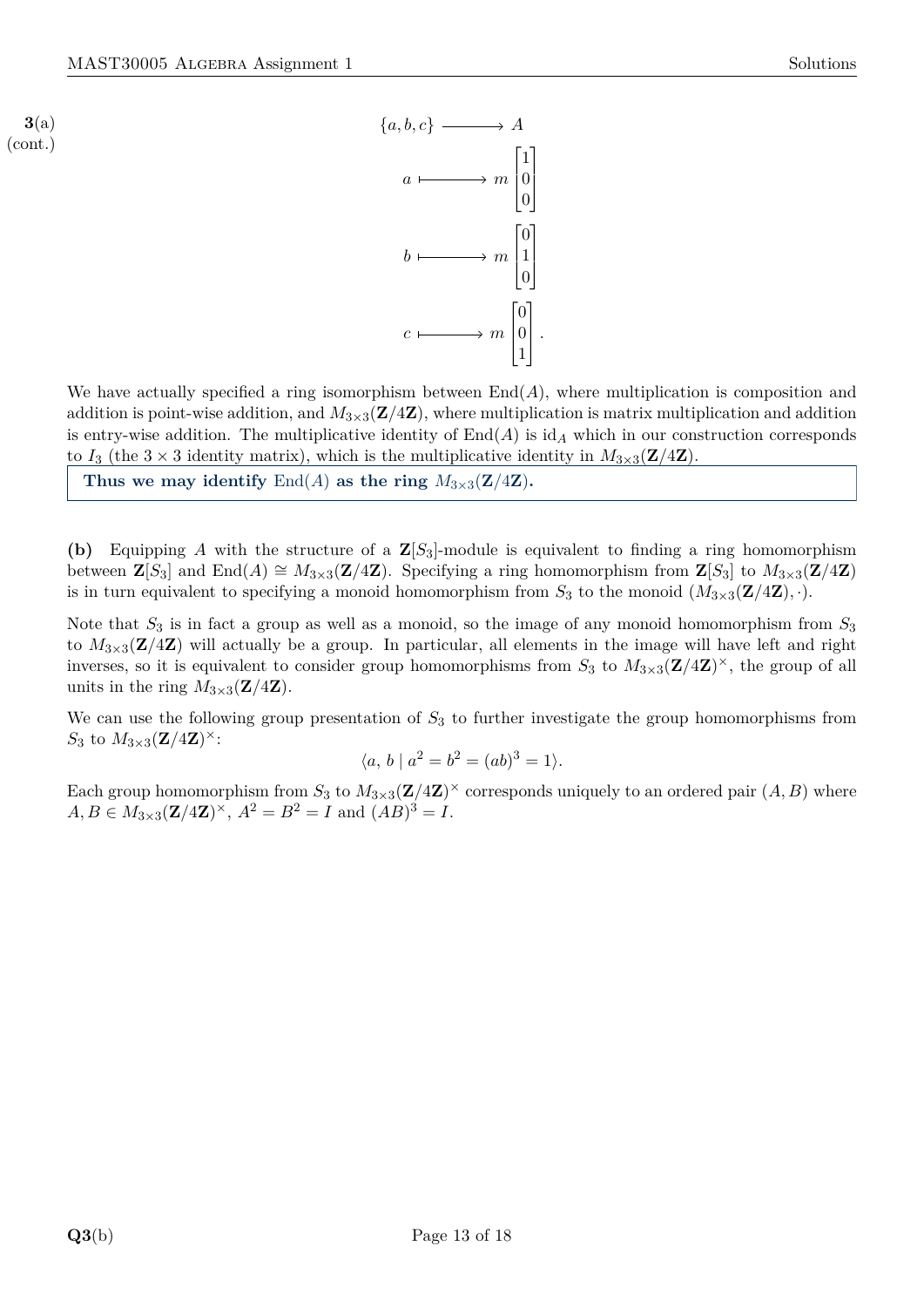**(a)** As **Z** is the free group generated by one letter, which we identify as  $1 \in \mathbb{Z}$ , any endomorphism of **Z** is completely specified by the image of 1.

Every  $g \in \text{End}(\mathbf{Z})$  is of the form

$$
\begin{array}{c}\mathbf{Z} \longrightarrow \mathbf{Z} \\ n \longmapsto kn \end{array}
$$

for some  $k \in \mathbf{Z}$ .

This is because

$$
g(1) = k \implies g(\underbrace{1+1+\cdots+1}_{n \text{ 1's}}) = \underbrace{k+k+\cdots+k}_{n \text{ k's}}, \quad n \in \mathbb{N}
$$
  
\n
$$
\implies g(n) = kn, \quad n \in \mathbb{N}
$$
  
\n
$$
g(1) = k \implies g(-1) = -g(1) = -k
$$
  
\n
$$
\implies g(-1+(-1)+\cdots+(-1)) = -k+(-k)+\cdots+(-k), \quad n \in \mathbb{N}
$$
  
\n
$$
\implies g(-n) = -kn, \quad n \in \mathbb{N}
$$

and  $g(0) = 0$ .

In particular, every element in  $\text{im}(q)$  is an integer multiple of  $q(1)$ , so if  $\text{im}(q) = \mathbf{Z}$  then  $q(1) = 1$  or  $g(1) = -1$ . (If this were not the case, then  $|g(1)| + 1 \notin \text{im}(g)$ , because  $|g(1)| + 1$  is never an integer multiple of  $g(1)$  when  $|g(1)| \neq 1$ .)

If  $g(1) = 1$ , then  $g = id_{\mathbf{Z}}$ , so that  $\text{im}(g) = \mathbf{Z}$ .

If  $g(1) = -1$ , then *g* is an involution, so that *g* is an isomorphism and im $(g) = \mathbf{Z}$ .

So Aut(**Z**) = { $g \in$  End(**Z**) |  $g(1) \in \{1, -1\}$ }. This is isomorphic to the cyclic group of order 2, because we noted before that for  $g \in \text{End}(\mathbf{Z})$ ,  $g(1) = 1$  implies  $g = id_{\mathbf{Z}}$  and  $g(1) = -1$  implies  $g^2 = id_{\mathbf{Z}}$ .

**(b)** The set of actions on **Z** by **Z** are in bijection with the set of group homomorphisms  $\mathbf{Z} \rightarrow Aut(\mathbf{Z})$ .

As **Z** is the free group generated by one letter, which we identify as 1, specifying such a group homomorphism is equivalent to specifying an image of 1 in Aut(**Z**). There are only 2 elements in Aut(**Z**), so there are 2 actions.

Let  $f \in Aut(\mathbf{Z})$  be the automorphism with  $f(1) = -1$ .

One possible action on **Z** by **Z** is given by the homomorphism specified by  $1 \mapsto id_{\mathbf{Z}}$ , which is the trivial homomorphism, as idz is the identity element of Aut(**Z**). The other is specified by  $1 \mapsto f$ .

#### $1 \mapsto id_{\mathbf{Z}}$

This action is:

 $k \in \mathbb{Z}$  acts on  $n \in \mathbb{Z}$  to produce

$$
k \cdot n := \begin{cases} \underbrace{(\mathrm{id}_{\mathbf{Z}} \circ \mathrm{id}_{\mathbf{Z}} \circ \cdots \circ \mathrm{id}_{\mathbf{Z}})}_{\text{ k times}}(n) = n, & k \in \mathbf{N}, \\ \underbrace{(\mathrm{id}_{\mathbf{Z}}^{-1} \circ \mathrm{id}_{\mathbf{Z}}^{-1} \circ \cdots \circ \mathrm{id}_{\mathbf{Z}}^{-1})}_{-k \text{ times}}(n) = n, & k \in \mathbf{Z}_{< 0}, \\ \mathrm{id}_{\mathbf{Z}}(n) = n, & k = 0. \end{cases}
$$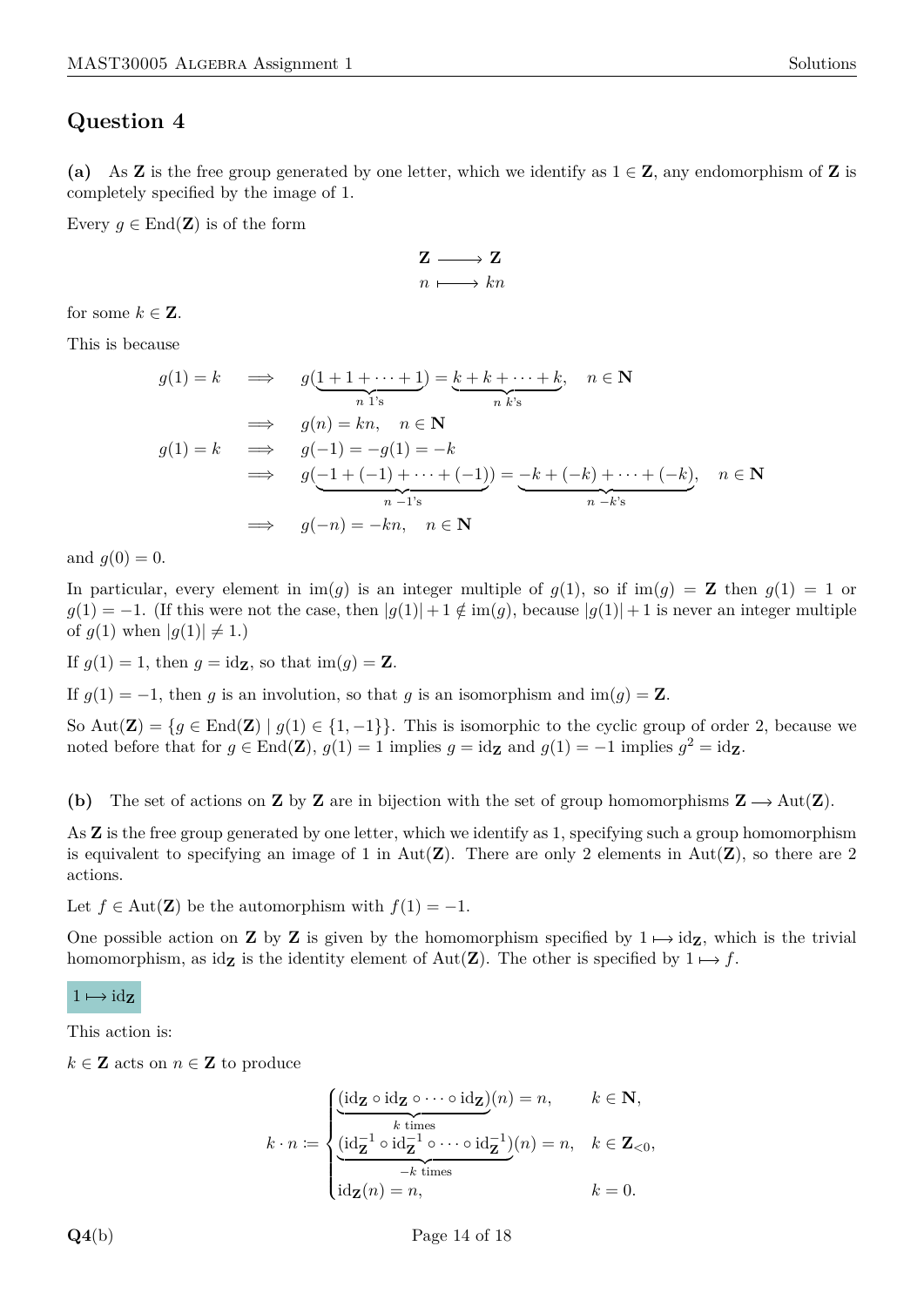$$
1 \mapsto f
$$

(cont.)

This action is:

 $k \in \mathbb{Z}$  acts on  $n \in \mathbb{Z}$  to produce

$$
k \cdot n := \begin{cases} \underbrace{(f \circ f \circ \cdots \circ f)}_{k \text{ times}}(n) = (-1)^k n, & k \in \mathbb{N}, \\ \underbrace{(f^{-1} \circ f^{-1} \circ \cdots \circ f^{-1})}_{-k \text{ times}}(n) = (-1)^k n, & k \in \mathbb{Z}_{< 0}, \\ \text{id}_{\mathbf{Z}}(n) = n, & k = 0. \end{cases}
$$

That is,  $k \cdot n = (-1)^k n$ .

(c) 
$$
\varrho: \mathbf{Z} \to \text{Aut}(\mathbf{Z}), \, \varrho(1) = \text{id}_{\mathbf{Z}}
$$

The semi-direct product is

$$
\mathbf{Z} \rtimes_{\varrho} \mathbf{Z} = \{(n, h) \mid n, h \in \mathbf{Z}\}
$$

with operation

$$
(n, h) * (m, k) = (n + \varrho(h)(m), h + k) = (n + m, h + k).
$$

This operation is associative, as addition in **Z** is associative.

The identity is  $(0,0)$ , and inverses are given by  $(n,h)^{-1} = (-n,-h)$ .

This semi-direct product is precisely the direct product  $\mathbf{Z} \times \mathbf{Z}$ , so it is generated by  $(1,0)$ **and** (0*,* 1)**, resulting in the presentation**

$$
\langle a, b \mid ab = ba \rangle.
$$

### $\varrho: \mathbf{Z} \longrightarrow \text{Aut}(\mathbf{Z}), \, \varrho(1) = f$

The semi-direct product is

$$
\mathbf{Z} \rtimes_{\varrho} \mathbf{Z} = \{(n, h) \mid n, h \in \mathbf{Z}\}
$$

with operation

$$
(n, h) * (m, k) = (n + \varrho(h)(m), h + k) = (n + (-1)^h m, h + k).
$$

The identity is (0*,* 0):

$$
(0, 0) * (n, h) = (0 + (-1)0n, 0 + h),
$$
  
= (n, h).  

$$
(n, h) * (0, 0) = (n + (-1)h(0), h + 0),
$$
  
= (n, h).

Inverses are given by  $(n, h)^{-1} = (-(-1)^{-h}n, -h)$ :

$$
(-(-1)^{-h}n, -h) * (n, h) = (-(-1)^{-h}n + (-1)^{-h}n, -h + h),
$$
  
= (0, 0).  

$$
(n, h) * (-(-1)^{-h}n, -h) = (n - (-1)^{h}(-1)^{-h}n, h + (-h)),
$$
  
= (0, 0).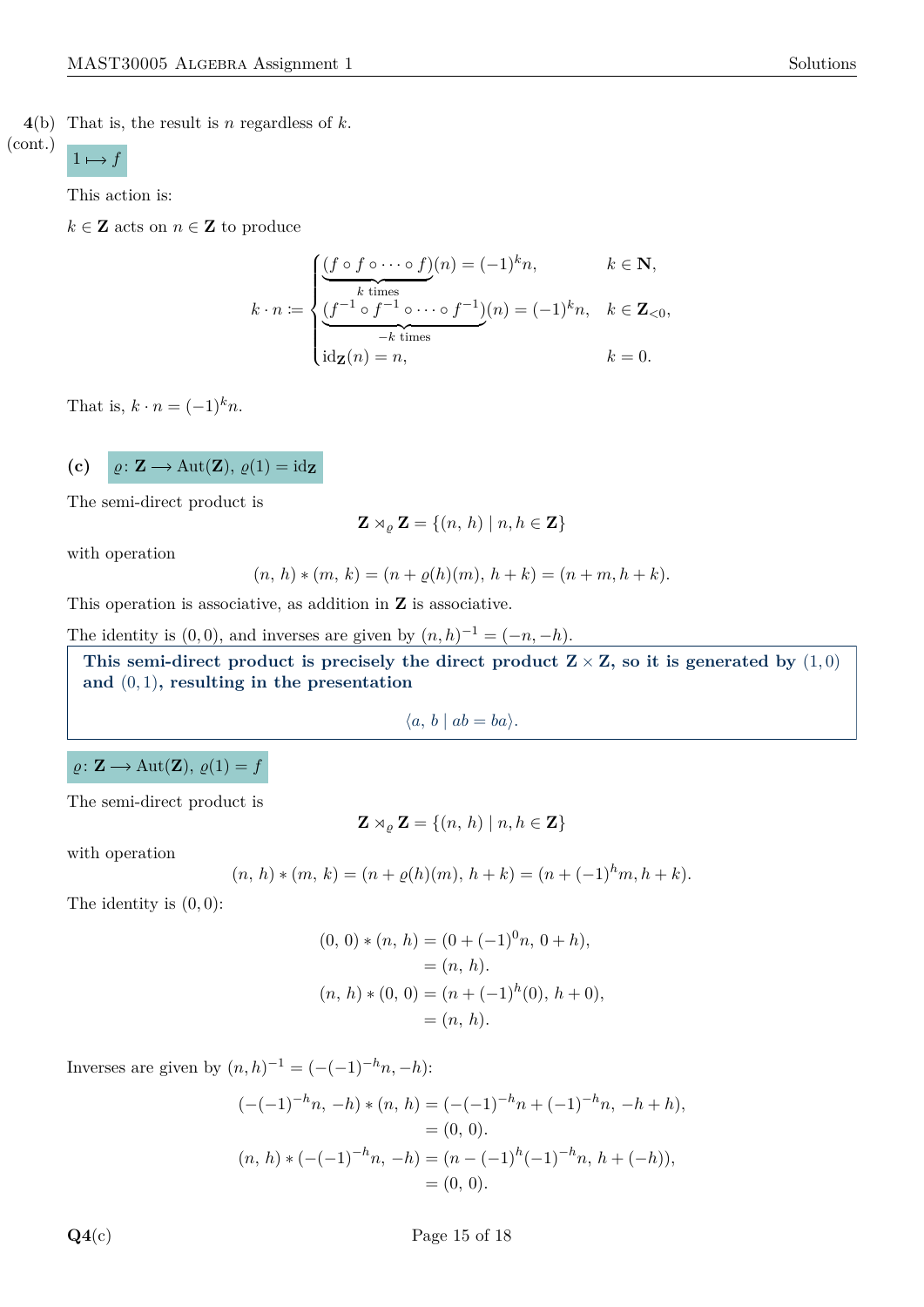4(c) We will show that  $(n, h) = (1, 0)^n * (0, 1)^h$  for all  $n, h \in \mathbb{Z}$ , so that this semi-direct product can be generated by two letters. (cont.)

Note that for all  $n, h \in \mathbb{Z}$ 

$$
(n, 0) * (0, h) = (n + (-1)^0(0), 0 + h) = (n, h).
$$

We claim that  $\{(n, 0) \mid n \in \mathbb{Z}\}\subseteq \langle (1, 0)\rangle$ . Noting that the inverse of  $(1, 0)$  is  $(-1, 0)$ , for any  $n \in \mathbb{N}_0$ ,

$$
(1, 0) * (n, 0) = (1 + (-1)^{0}n, 0 + 0),
$$
  
= (n + 1, 0).  

$$
(-1, 0) * (-n, 0) = (-1 + (-1)^{0}(-n), 0 + 0),
$$
  
= (- (n + 1), 0).

As  $(0,0) \in \langle (1,0) \rangle$ , we are done by mathematical induction.

We claim that  $\{(0, h) | h \in \mathbf{Z}\}\subseteq \langle (0, 1)\rangle$ . Noting that the inverse of  $(0, 1)$  is  $(0, -1)$ , for any  $h \in \mathbf{N}_0$ ,

$$
(0, 1) * (0, h) = (0 + (-1)(0), 1 + h),
$$
  
= (0, h + 1).  

$$
(0, -1) * (0, -h) = (0 + (-1)^{-1}(0), -1 + (-h)),
$$
  
= (0, -(h + 1)).

As  $(0,0) \in \langle (0,1) \rangle$ , we are done by mathematical induction.

Altogether, we have that any element in  $\mathbf{Z} \rtimes_{\rho} \mathbf{Z}$  can be written as

 $x * y$ , where  $x \in \langle (1,0) \rangle$  and  $y \in \langle (0,1) \rangle$ ,

so that it is possible to present  $\mathbf{Z} \rtimes_{\rho} \mathbf{Z}$  with two generators.

Our relations needs to encode the operation

$$
(n, h) * (m, k) = (n + \varrho(h)(m), h + k) = (n + (-1)^h m, h + k)
$$

or

$$
(1, 0)^{n} * (0, 1)^{h} * (1, 0)^{m} * (0, 1)^{k} = (1, 0)^{n + (-1)^{h}m} * (0, 1)^{h+k}.
$$

Identifying  $a$  with  $(1, 0)$  and  $b$  with  $(0, 1)$ , it can be shown that this operation can be encoded by the relation  $bab^{-1} = a^{-1}$ . That is,

$$
bab^{-1} = a^{-1} \qquad \Longleftrightarrow \qquad (\forall n, h, m, k \in \mathbf{Z}) \left( a^n b^h a^m b^k = a^{n+(-1)^h m} b^{h+k} \right).
$$

Thus our presentation for  $Z \rtimes_{\rho} Z$  is

 $\langle a, b \mid bab^{-1} = a^{-1} \rangle.$ 

What follows are proofs that the relation encodes the operation of the semi-direct product.

$$
bab^{-1} = a^{-1} \iff (\forall n, h, m, k \in \mathbf{Z}) (a^n b^h a^m b^k = a^{n+(-1)^h m} b^{h+k})
$$
  

$$
(\Leftarrow) Setting n = 0, h = 1, m = 1, and k = -1:
$$
  

$$
a^0 bab^{-1} = a^{0+(-1)(1)} b^{1+(-1)} = a^{-1} \implies bab^{-1} = a^{-1}.
$$

 $(\Rightarrow)$  First note that

 $bab^{-1} = a^{-1} \implies (bab^{-1})^{-1} = a^{(-1)^2} \implies ba^{-1}b^{-1} = a$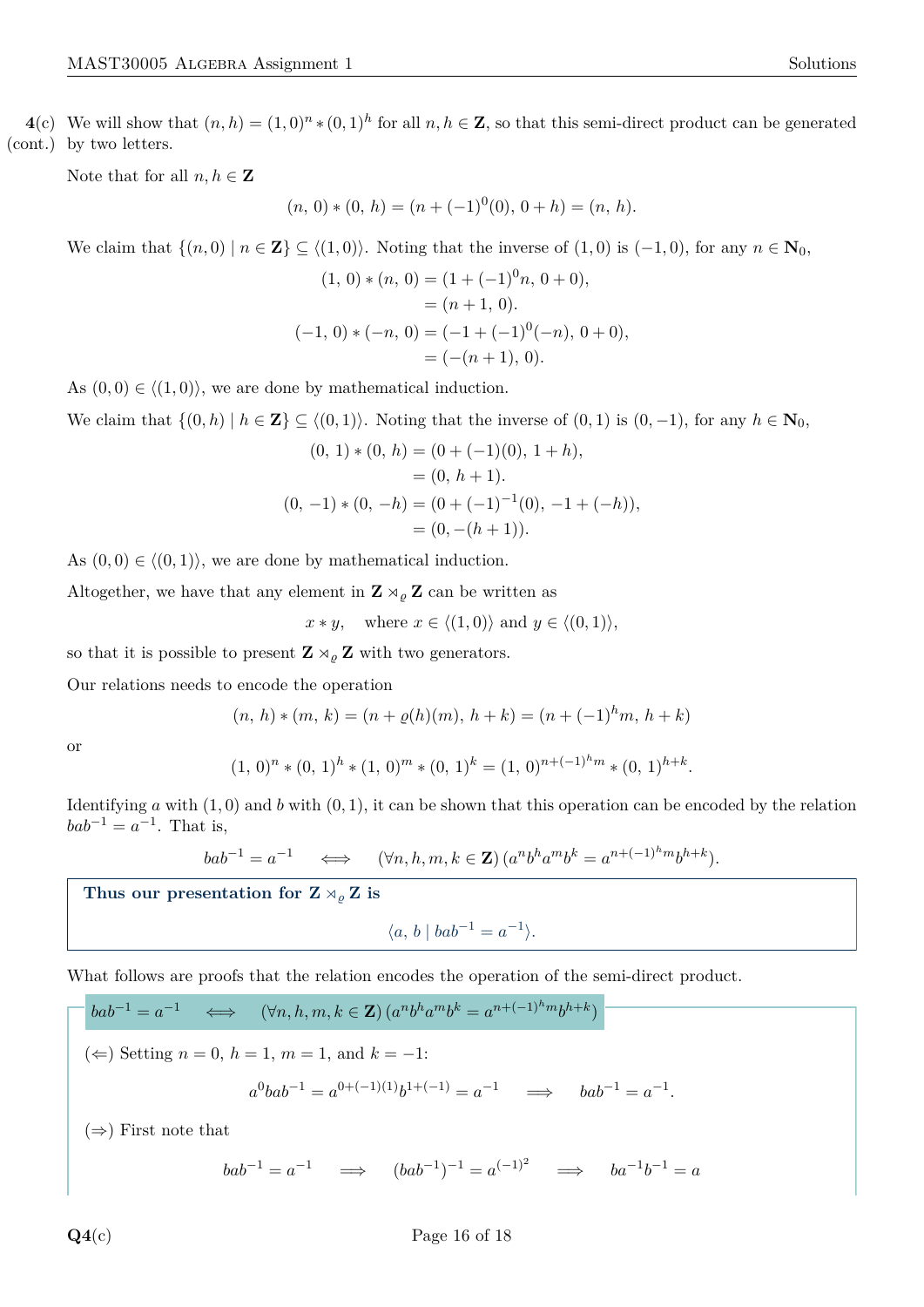**4**(c) (cont.) so that

<span id="page-18-0"></span>
$$
ba^{(-1)^m}b^{-1} = a^{(-1)^{m+1}} \quad \forall m \in \mathbf{Z}.
$$
 (1)

We next show that  $b^h a b^{-h} = a^{(-1)^h}$  for all  $h \in \mathbb{Z}$ .

$$
b^h ab^{-h} = a^{(-1)^h} \text{ for all } h \in \mathbf{Z}^{-1}
$$

It is true for  $h = 0$ .

Suppose it is true for  $h = t$  and  $h = -t$  for some  $t \in \mathbb{N}_0$ .

$$
b^{t+1}ab^{-(t+1)} = b(b^tab^{-t})b^{-1},
$$
  
\n
$$
= ba^{(-1)^t}b^{-1}
$$
 by the induction hypothesis,  
\n
$$
= a^{(-1)^{t+1}}.
$$
  
\n
$$
b^{-t-1}ab^{-(-t-1)} = b^{-1}(b^{-t}ab^{-(-t)})b,
$$
  
\n
$$
= b^{-1}a^{(-1)^{-t}}b
$$
 by the induction hypothesis,  
\n
$$
= b^{-1}a^{(-1)^{(-t-1)+1}}b,
$$
  
\n
$$
= b^{-1}ba^{(-1)^{-t-1}}b^{-1}b
$$
 by (1),  
\n
$$
= a^{(-1)^{-t-1}}
$$

So the induction hypothesis is also true for  $h = t + 1$  and  $h = -t - 1$ .

By mathematical induction, we have that  $b^h ab^{-h} = a^{(-1)^h}$  for all  $h \in \mathbb{Z}$ .

We next show that  $b^h a^m b^{-h} = a^{(-1)^h m}$  for all  $h, m \in \mathbb{Z}$ .

 $b^h a^m b^{-h} = a^{(-1)^h m}$  for all  $h, m \in \mathbb{Z}$ 

It is true for  $m = 0$  and  $h \in \mathbb{Z}$  and  $m = 1$  and  $h \in \mathbb{Z}$  (by the last induction proof). Suppose it is true when  $m = t$  and  $h \in \mathbb{Z}$  and when  $m = -t$  and  $h \in \mathbb{Z}$  for some  $t \in \mathbb{N}_0$ .

 $b^h a^t b^{-h} = a^{(-1)^h t}$  $(b^h a^t b^{-h})(b^h a b^{-h}) = (a^{(-1)^h t})(a^{(-1)^h})$  by the induction hypothesis for  $m = 1$  and  $h \in \mathbb{Z}$ ,  $b^h a^{t+1} b^{-h} = a^{(-1)^h(t+1)}$ .

$$
b^h a^{-t} b^{-h} = a^{(-1)^h(-t)},
$$
  
\n
$$
b^h a^{-t-1} ab^{-h} = a^{(-1)^h(-t)},
$$
  
\n
$$
b^h a^{-t-1} b^{-h} b^h ab^{-h} = a^{(-1)^h(-t)},
$$
  
\n
$$
b^h a^{-t-1} b^{-h} (a^{(-1)^h}) = a^{(-1)^h(-t)},
$$
  
\n
$$
b^h a^{-t-1} b^{-h} = a^{(-1)^h(-t-1)}.
$$

by the induction hypothesis for  $m = 1$  and  $h \in \mathbb{Z}$ ,

So the induction hypothesis is also true when  $m = t + 1$  and  $h \in \mathbb{Z}$  and when  $m = -t - 1$  and  $h \in \mathbf{Z}$ .

By mathematical induction, we have that  $b^h a^m b^{-h} = a^{(-1)^h m}$  for all  $h, m \in \mathbb{Z}$ .